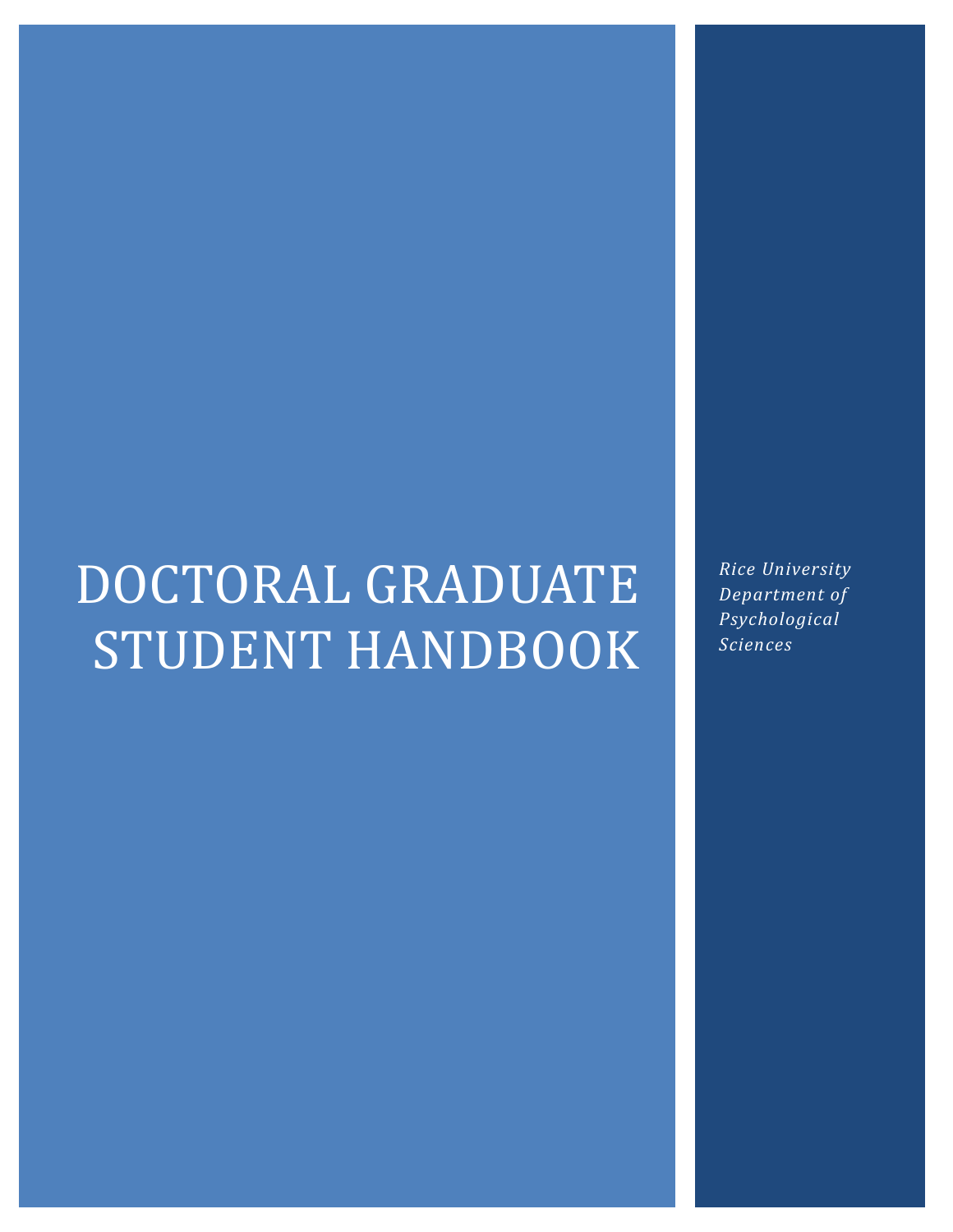# **Rice University**

# **The Department of Psychological Sciences**

# **Doctoral Graduate Program**

**Department Chair** Eduardo Salas, Ph.D. [eduardo.salas@rice.edu](mailto:eduardo.salas@rice.edu)

#### **Director of Graduate Studies**

Fred Oswald, Ph.D. [foswald@rice.edu](mailto:foswald@rice.edu)

#### **2021-2022 Graduate Studies Committee**

Christopher Fagundes, Ph.D. Mikki Hebl, Ph.D. Randi Martin, Ph.D.

Website: [https://psychology.rice.edu](https://psychology.rice.edu/)

*Revised June 2021*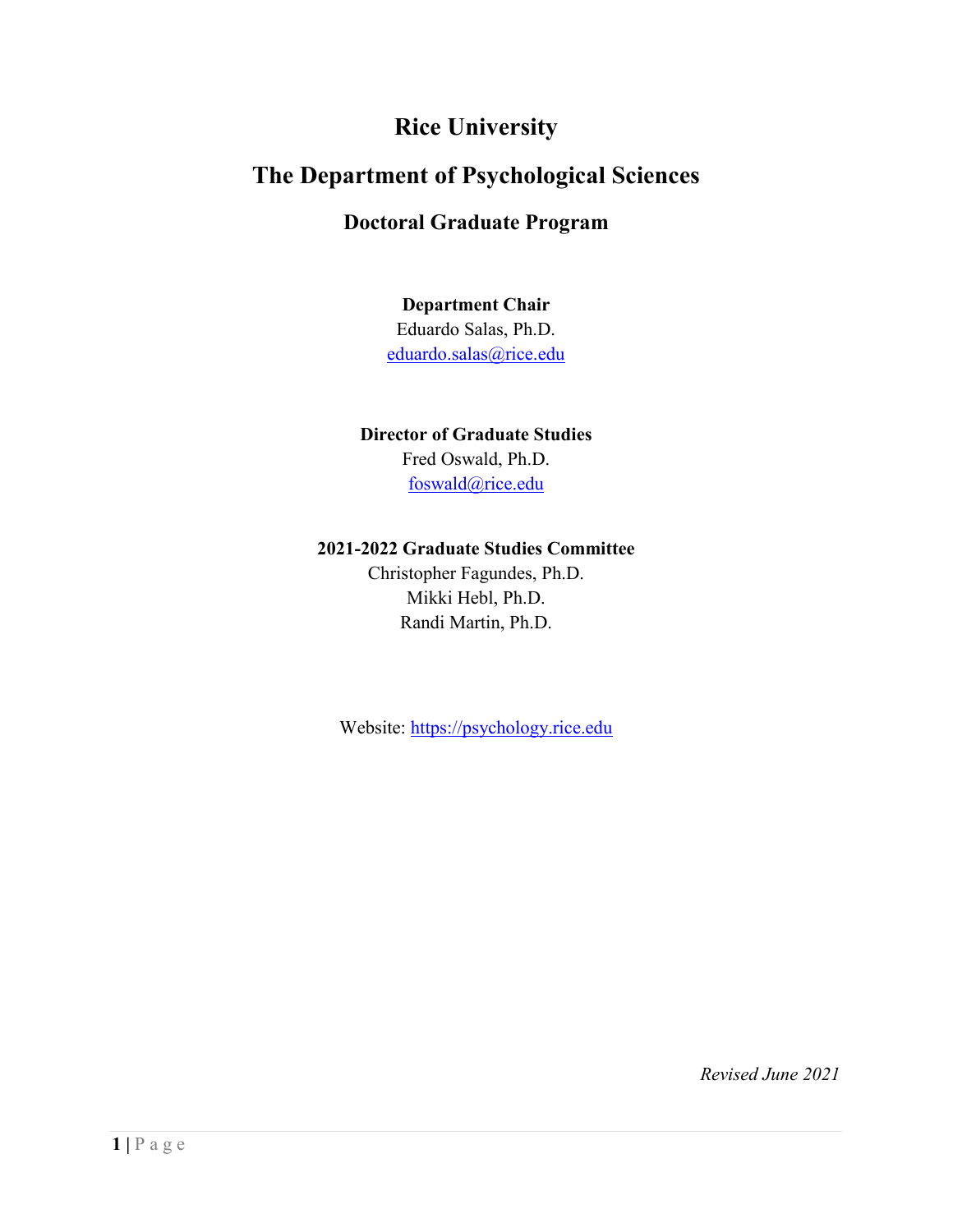# **Table of Contents**

| 12 |
|----|
|    |
|    |
|    |
|    |
|    |
|    |
|    |
|    |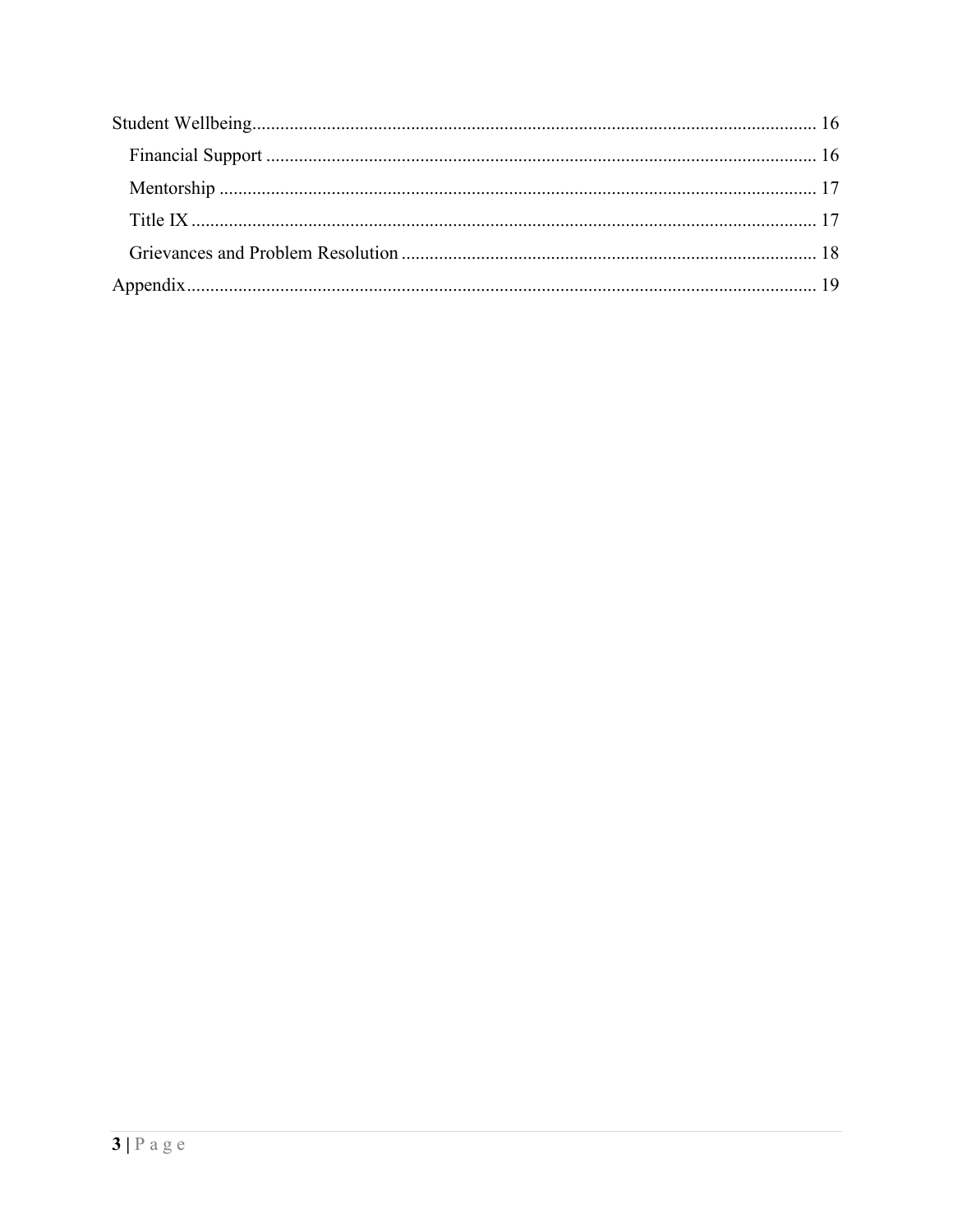The Department of Psychological Sciences Doctoral Graduate Student Handbook (DGSH) as presented below supplements the policies of the University General Announcements [\(https://ga.rice.edu\)](https://ga.rice.edu/), in addition to the formal requirements of the graduate student's Research Interest Group (RIG), all of which are very important, and all of which are subject to change. **You are responsible for staying apprised of any updates**, and we are responsible for providing them in an accessible manner that is always open to your timely and appropriate feedback.

Whenever University policies, DGSH content, and RIG policies seem to be in conflict, please contact the department's Director of Graduate Studies (DGS) to clarify, discuss, and resolve questions or concerns. **You are responsible for adhering to all University, departmental, and RIG policies, requirements, timelines, and deadlines**. And all of us in the department—faculty, staff, and fellow students—are responsible for supporting your success!

# <span id="page-4-0"></span>**Program Structure**

# <span id="page-4-1"></span>**Graduate Program Management**

Two roles are important to distinguish below. The Graduate Administrator (Carrie Hodgeson,  $\frac{\text{carrie.hodgeson}(a)\text{rice.edu}}{a}$  is the department staff member to contact for most administrative questions, concerns, and needs. The Director of Graduate Studies (Fred Oswald,  $f$ oswald $\omega$ rice.edu) is the department faculty member to contact with general concerns and specific feedback with regard to the graduate program, the RIG, and any issues that impact student progress and success within the program. In both cases, please contact us with your immediate needs; but also in both cases, contacting us early is recommended whenever possible, so that more time is available to address your needs.

# <span id="page-4-2"></span>**Research Interest Groups (RIGs)**

All graduate students must be members of at least one Research Interest Group, the primary one being the one to which your advisor is affiliated. The current RIGs are:

- Cognitive & Affective Neuroscience
- Health Psychology & Behavioral Medicine Research
- Human-Computer Interaction & Human Factors
- Industrial-Organizational Psychology
- Psychometrics & Quantitative Psychology\* (\* secondary RIG only—must already be part of one of the other four RIGs)

# <span id="page-4-3"></span>**Advisors**

All graduate students must have an advisor throughout their graduate career; this advisor must be a tenured or tenure-track faculty member within the department. On entering the program, you will be assigned an advisor based on your research interests.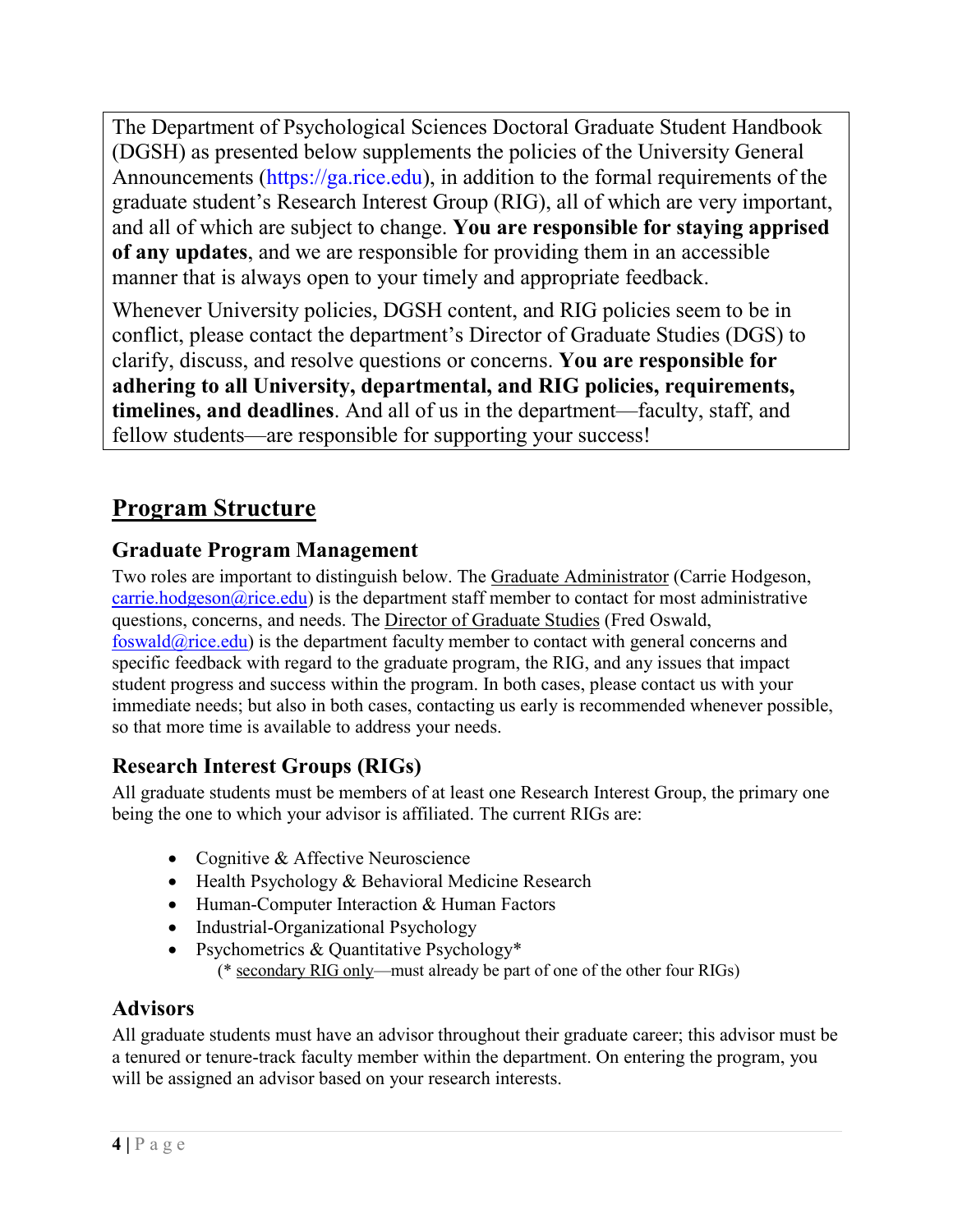You will likely be in contact with your advisor during the summer prior to your matriculation, and you and your advisor might arrange to meet the week before classes begin. The morning of the Friday before classes begin, all first-year students will attend a departmental orientation led by the Director of Graduate Studies in Psychological Sciences. At that meeting, you will be informed about various departmental rules, requirements, and procedures, as well as receive general advice on course selection. If you have not already met with your advisor by then, you should plan to meet in that Friday afternoon, following the departmental orientation and before classes begin.

You may change advisors, as long as you have the permission of the new advisor and the Department Chair. No special permission is required to change RIGs, but you should keep in mind that you will need to fulfill all the degree requirements of your new RIG. **It is your responsibility to keep the Graduate Administrator informed of any advisor and/or RIG changes and to get the appropriate forms when the time comes to petition for candidacy**.

# <span id="page-5-0"></span>**Academic Requirements**

# <span id="page-5-1"></span>**Course Requirements**

Each RIG sets its own course requirements. Please see the [Appendix](#page-19-0) for a full listing by RIG. RIGs may also have their own guidelines that they establish, post, and keep updated on the Department of Psychological Sciences website alongside this handbook.

As you progress through the graduate program, you should continue to consult your advisor as needed while selecting courses to fulfill your RIG's course requirements, also bearing in mind the timelines/deadlines discussed in later sections of this handbook.

#### <span id="page-5-2"></span>**General Requirements**

There are a few courses that are required of all Psychological Sciences graduate students, regardless of RIG.

1. Weekly graduate seminars:

 PSYC 529 – Cognitive Research Seminar, "Cog Tea" PSYC 531 – HF/HCI Research Seminar PSYC 532 – Health Research Seminar, "Health Tea" PSYC 533 – I-O Psychology Research Seminar, "I-O Brown Bag"

Generally speaking, graduate students are required to attend the weekly seminar held for their respective RIG (if they have >1 RIG affiliation, then they work with their advisor to choose one). Each week's seminar is presented by a different person sometimes students, sometimes faculty, and sometimes outside guests. This allows students to familiarize themselves with presenting to an audience, in addition to learning about their field from different perspectives than those offered by their instructors. Graduate students are strongly encouraged to attend other RIG seminars as their schedules allow, in order to broaden their experience and training in psychological sciences.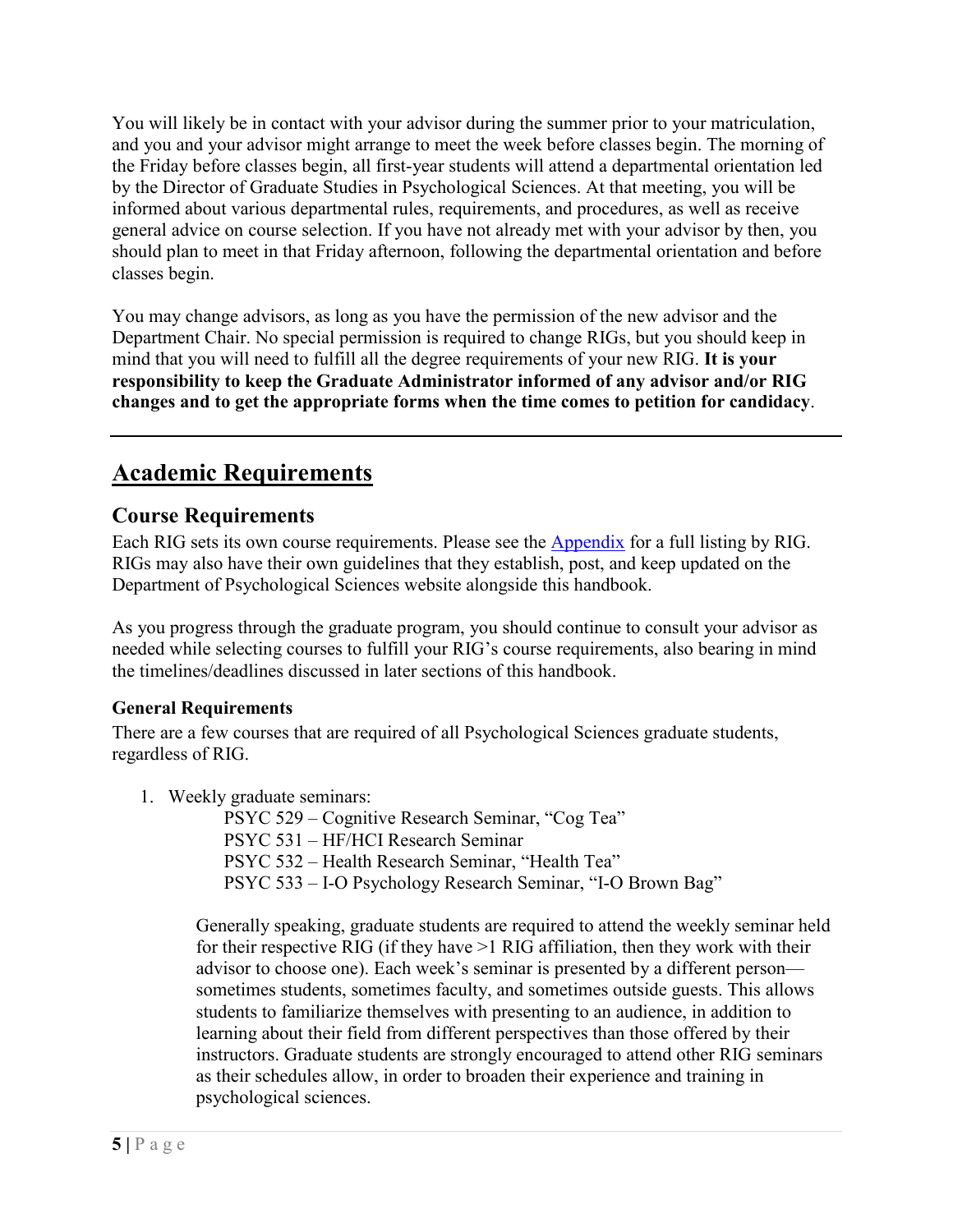#### 2. Research Courses:

PSYC 571 – First-Year Project PSYC 572 – Second-Year Project PSYC 573 – Non-Thesis Graduate Research PSYC 700 – Thesis Research PSYC 800 – Dissertation Research

Students are expected to engage in research throughout their time in the program. Although specific requirements may vary depending upon the stage of the research, students are expected to make continuous and incremental progress, as indicated by the nature and sequencing of these four courses. The student's advisor will inform the student of the exact requirements, which will include some or all of the following: writing a comprehensive literature review, proposing experiments, analyzing data, and writing a report including discussion of the theoretical and practical implications of the research. At a minimum, the student is expected to work 10 hours per week for each credit hour signed up for.

# <span id="page-6-0"></span>**First Year**

## <span id="page-6-1"></span>**Coursework**

You will meet with your advisor during orientation week to discuss course enrollment for the first semester. In addition to the general courses listed above, most first-year students take PSYC 502 (Advanced Psychological Statistics I) in the fall and PSYC 503 (Advanced Psychological Statistics II) in the spring. A solid foundation in statistics is essential to your academic and professional career, and all the RIGs include these two courses as core requirements.

## <span id="page-6-2"></span>**First-Year Project**

All first-year students must engage in a first-year project that is outlined, developed, and executed with continuous support and feedback from your advisor. Students who enter into the graduate program with a "relevant Master's" as described below must still submit a first-year project. By the last day of finals of the fall semester, you should have completed and submitted the project output to your advisor. Usually that project is a paper containing a literature review, proposed research, and a description of any research accomplished to that point, but it can be some variation of this general description that is discussed with and approved by your advisor.

By 5:00 pm on the last day of finals of the spring semester, you should submit the final version of your completed project, which expands on the version submitted in the fall to include data analysis and discussion. Submit two copies, one in PDF format to the Graduate Administrator and the other to your advisor in his/her preferred format (hard copy or PDF),. **This is a hard deadline (no extensions)**.

## <span id="page-6-3"></span>**First-Year Progress Reports**

All first-year students will provide a brief written progress report at the end of both the fall and the spring semesters, summarizing what they have accomplished during the respective semester. Please see the [Forms](https://psychology.rice.edu/forms) page on the Psychological Sciences website to find the Progress Report form, or you can contact the Graduate Administrator for a blank copy. Students should submit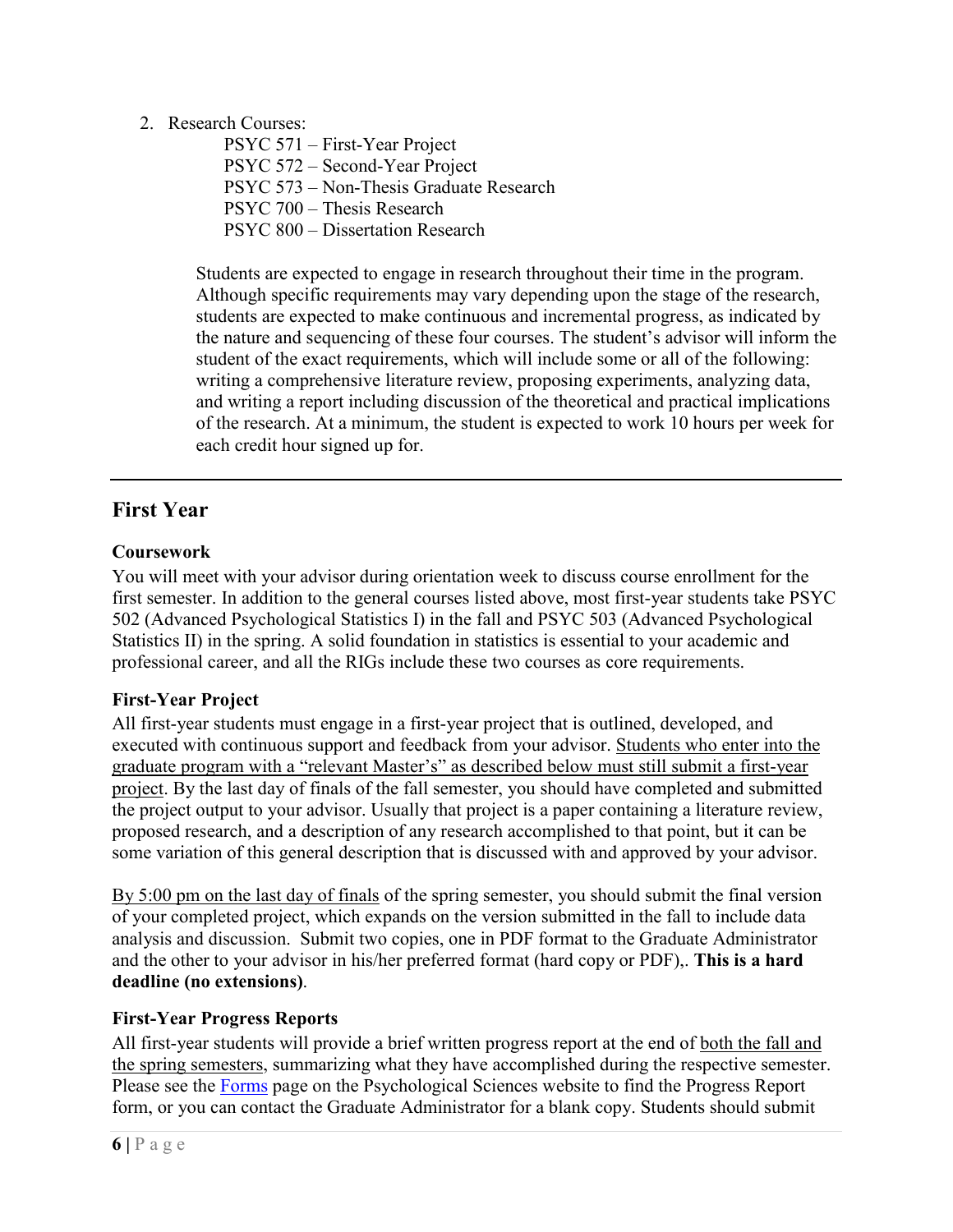two copies, one in PDF format to the Graduate Administrator and the other to your advisor in his/her preferred format (hard copy or PDF), by 5:00 p.m. on the last day of classes. This is a hard deadline (no extensions), and also note that this deadline is **earlier** than the deadline for the first-year project.

# <span id="page-7-0"></span>**Second Year**

# <span id="page-7-1"></span>**Coursework**

When selecting your second-year courses, please consult with your advisor and follow your RIGspecific course requirements, because all RIG course requirements for Master's candidacy must be completed before the beginning of your third year (fifth semester).

# <span id="page-7-2"></span>**Second-Year Project**

During the second year, students will complete a second-year project. The second-year project requirement can be satisfied by submitting (1) a Master's thesis or a near-final draft of the Master's thesis or (2) a written report of a research project conducted at Rice. Students who enter into the graduate program with a "relevant Master's" as described below must still submit a second-year project.

Submit two copies of your project, one in PDF format to the Graduate Administrator and the other to your advisor in his/her preferred format (hard copy or PDF), by 5:00 pm on the last day of finals of the spring semester of your second year. **This is a hard deadline (no extensions)**. If your research is not completed by this time, you still must submit by the deadline a complete report that you have finalized with your advisor's input.

# <span id="page-7-3"></span>**Forming Your Master's Committee**

You will assemble a Master's committee composed of your advisor and two other faculty members from the department. You need to establish your Master's thesis committee members before April 15 of your second year of graduate study, so you should contact potential committee members well before that date (replacements can be made after that date, as needed and negotiated). The main functions of your committee will be to guide you through your Master'slevel research and to ensure that your thesis meets the standard for the M.A. degree. At a minimum, you will meet with your committee at your proposal meeting and for your thesis defense; but it also can be helpful to meet with your committee members for their input on your proposal. Once your research proposal is approved, if circumstances require that your thesis research deviates meaningfully from the proposed research, then you must schedule another meeting to get those changes approved. In some cases, the committee may agree that it is sufficient to communicate individually with each member of your committee about the proposed changes, but that should be agreed upon as a group.

# **Second-Year Progress Reports**

All second-year students will provide a brief written progress report at the end of the spring semester, summarizing what they have accomplished during the respective fall and spring semesters. Please see the **Forms** page on the Psychological Sciences website to find the Progress Report form, or you can contact the Graduate Administrator for a blank copy. Students should submit two copies, one in PDF format to the Graduate Administrator and the other to your advisor in his/her preferred format (hard copy or PDF), by 5:00 p.m. on the last day of classes.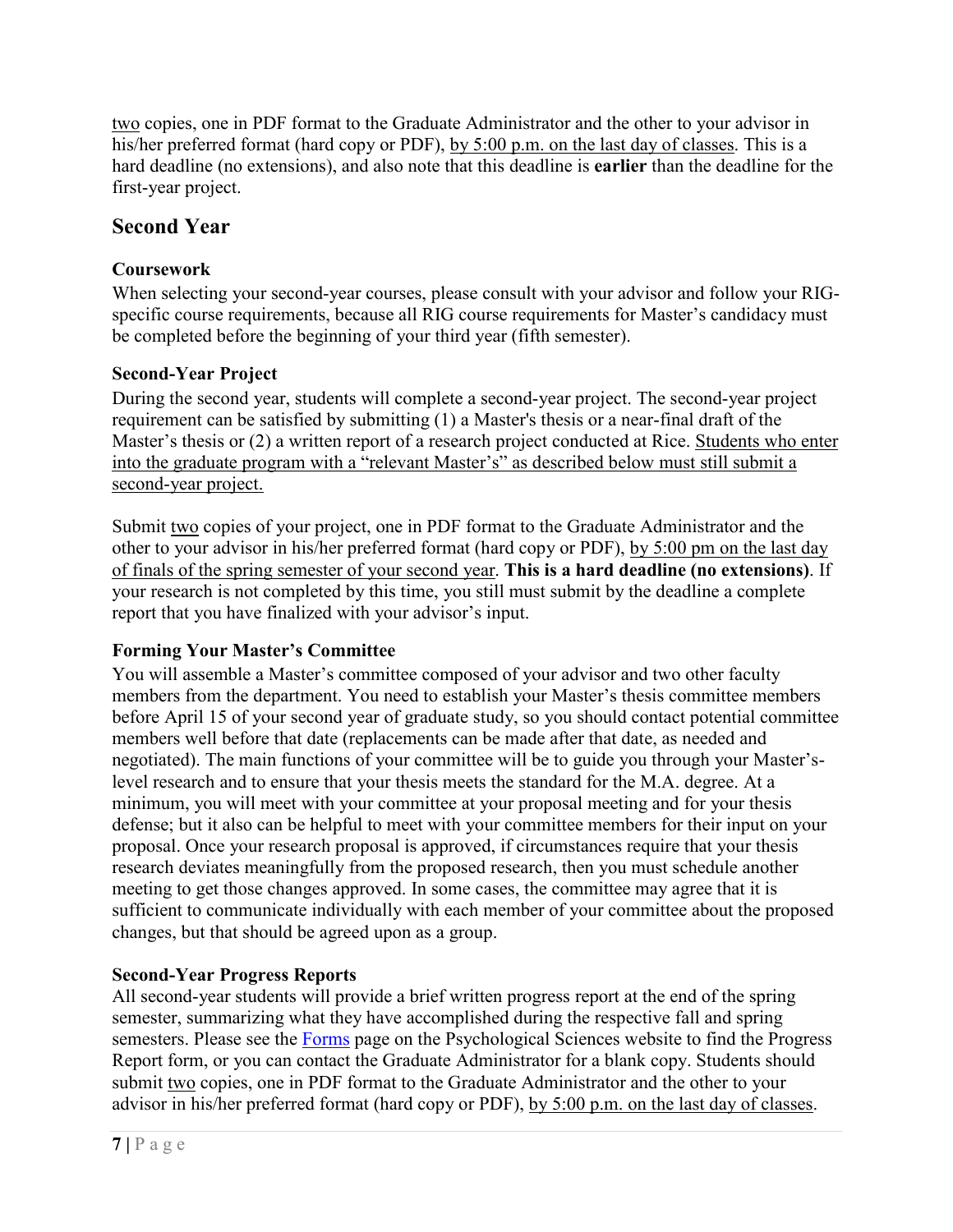This is a hard deadline (no extensions), and also note that this deadline is **earlier** than the deadline for the second-year project.

# **After the Second Year**

Graduate students are expected to graduate with their Master's and doctoral degrees, following the guidelines and timelines below, within 10 semesters (five years) or sooner, and this is very typical for our graduate program across all RIGs.

#### **Progress Reports beyond Year Two**

All students past their second year will provide a brief written report at the end of their spring semester each year, reflecting on what they have accomplished in the academic year since their previous report. Please see the [Forms](https://psychology.rice.edu/forms) page on the Psychological Sciences website to find the Progress Report form, or you can contact the Graduate Administrator for a blank copy. Students should submit two copies, one in PDF format to the Graduate Administrator and the other to your advisor in his/her preferred format (hard copy or PDF), by 5:00 p.m. on the last day of classes. This is a hard deadline (no extensions).

# <span id="page-8-0"></span>**Master's Degree**

All students are required to complete a Master's thesis and obtain a Master's degree en route to the Ph.D. An exception to this requirement applies to those students entering the program who have a "relevant Master's," defined as a Master's thesis obtained through a prior Master's degree program at a previous institution and approved by your advisor, your RIG, and the Director of Graduate Studies as relevant to your degree work at Rice.

#### <span id="page-8-1"></span>**Master's Candidacy**

All students must petition for approval of candidacy for a Master's degree before their third year (fifth semester). See the [Forms](https://psychology.rice.edu/forms) page on the Psychological Sciences website to find all necessary paperwork you will need to petition for candidacy. You will not be able to defend your thesis without first establishing Master's candidacy. Each RIG specifies course requirements for candidacy (see [Appendix\)](#page-19-0), and at the Master's level, there are no additional (non-coursework) requirements for candidacy. Please note that the Master's candidacy petition is independent of the thesis proposal; you may petition and gain candidacy prior to making your official proposal to your committee.

#### **Master's Candidacy Paperwork**

There are three required forms you must fill out in order to petition for Master's candidacy:

- 1. Master's Candidacy Petition Form
- 2. Master's Completion of Requirements Form
- 3. RIG-Specific Course Checklist Form

These forms can be found and downloaded from the **Forms** page on the Psychological Sciences website, or you can contact the Graduate Administrator to receive copies.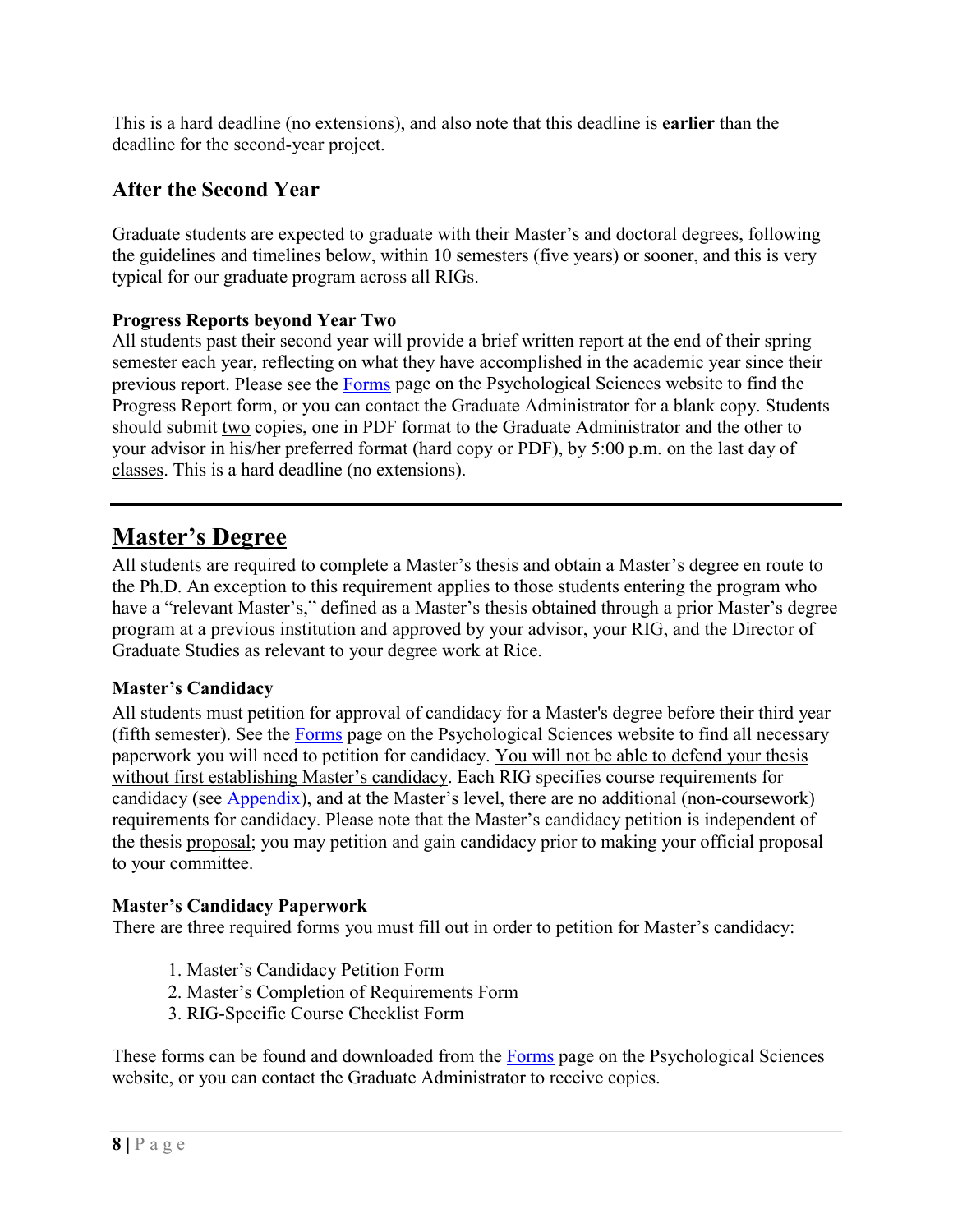Present the petition form, "Completion of Requirements" form, and the RIG-specific checklist form to the department's Director of Graduate Studies or the Department Chair, who will sign the petition form. Then submit everything to your Graduate Administrator, who will sign the form, prepare a copy of your transcript, and submit the completed paperwork electronically to the Office of Graduate and Postdoctoral Studies.

*Again, please remember you cannot defend your thesis until you have submitted your candidacy paperwork on time!* 

#### <span id="page-9-0"></span>**Master's Proposal**

A formal proposal is required for your Master's thesis. The more solid and detailed your proposal, the better your committee input will be, and the more confident you will be in conducting and defending the research. The proposal is to be developed in working with your advisor with potential input from your Master's committee members. Generally, it should contain a literature review to justify this work as extending and being informed by past scholarship, but it is not necessarily as comprehensive a literature review as would be required for the final version of the thesis. The nature of the research and the research approach you will be proposing should be spelled out in detail, where in addition to your research topic and the requirements of your thesis committee, you will likely provide the details of your research hypotheses and the data collection, data analysis, and power analysis that together will test them. Although there are not strict page limitations and the length of your proposal will depend on many factors, most committees expect the proposal to be between 20 and 50 double-spaced pages. You should use APA format, allowing for any exceptions that make the paper more readable (e.g., embed figures and tables in the text rather than at the end of the document; singlespace tables if they fit the page better).

Your proposal must be approved by your thesis advisor before it is distributed to the other committee members. Be sure to budget ample time for your advisor to read your proposal and provide feedback for revisions before forwarding to the committee. Students should speak with their advisor about establishing timelines even prior to writing the proposal.

Once your advisor judges that your proposal is ready to be presented to the committee, you should schedule a formal proposal meeting, providing a copy of your proposal to the committee members at least 10 business days prior to the meeting. At the proposal meeting, you have the benefit of obtaining feedback on ways to improve the proposed study. At the end of the meeting, you and the committee members should agree on the exact nature of the study, what needs to be considered, what changes might need to be provided to the committee members to obtain their review and approval, and whether another proposal meeting is required (one that would again require the revised proposal being provided to committee members 10 business days prior to the meeting).

*Please note: Official paperwork does not need to be filed in order to go forward with your proposal. You are able to schedule your proposal before or after you have achieved Master's candidacy.*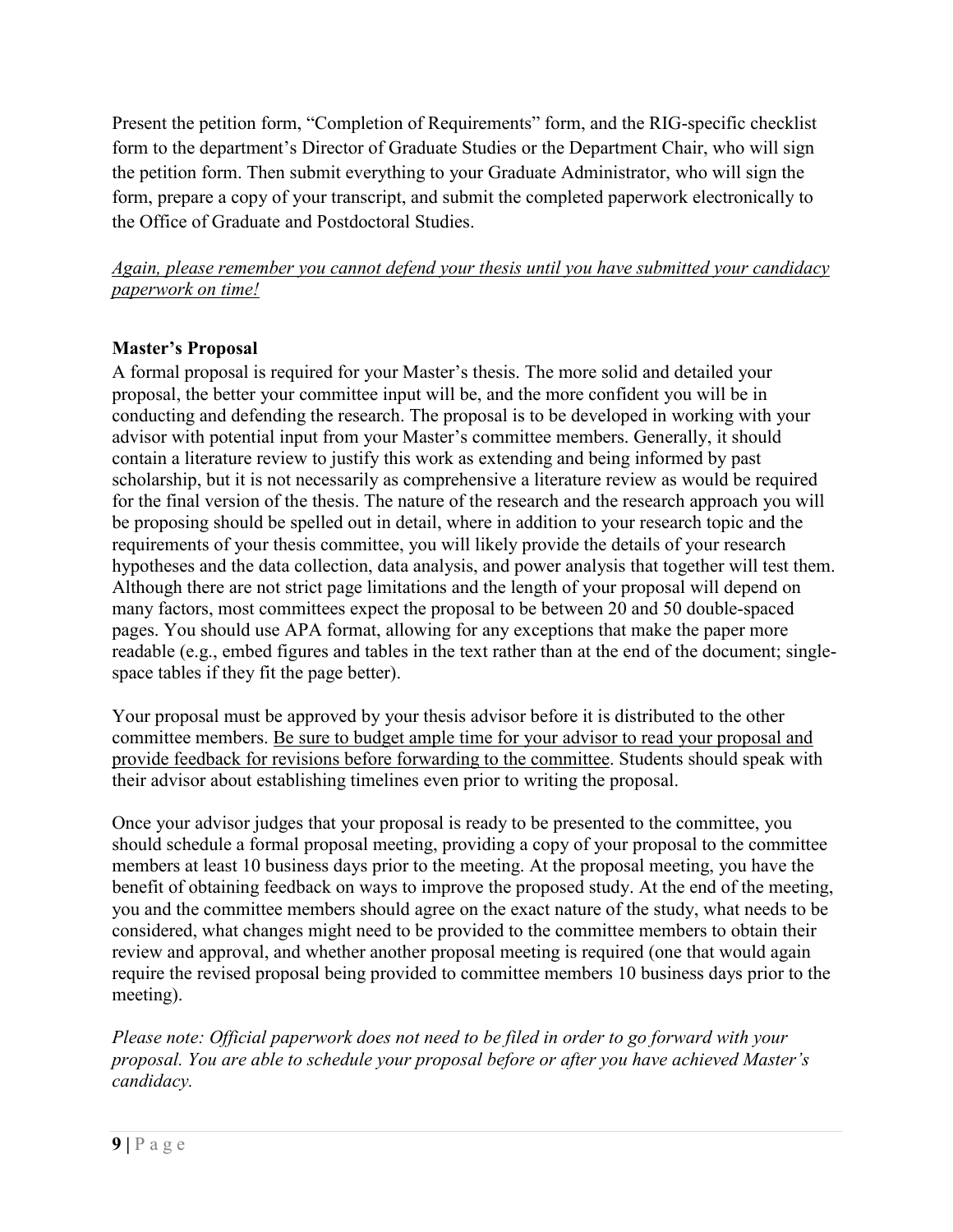#### **Master's Defense**

A complete draft of your thesis should be given to your advisor 20 business days (one month) before it is provided to the whole committee. Once your advisor approves of it, a fully edited and formatted version of the thesis (complete with all references, figures and tables) should be given to your committee at least five business days (one week) prior to the scheduled defense; a copy should be emailed to the Graduate Administrator at that time as well.

#### The oral examination **must be advertised through the GPS Office at least one week ahead of time; if you fail to do so, you will not be permitted to proceed with the defense as scheduled**.

To advertise your defense, complete and submit the form at [https://events.rice.edu/rgs/,](https://events.rice.edu/rgs/) which will post to the Graduate Studies calendar. The Office of Graduate and Postdoctoral Studies will email your Graduate Administrator, who will then send out an announcement to the department.

Always be sure to follow the thesis procedures described on the Office of Graduate and Postdoctoral Studies website [\(https://graduate.rice.edu/academics/candidacy-defense-thesis](https://graduate.rice.edu/academics/candidacy-defense-thesis-submission/defense)[submission/defense\)](https://graduate.rice.edu/academics/candidacy-defense-thesis-submission/defense). Your defense plans should also always be communicated to the Graduate Administrator.

#### <span id="page-10-0"></span>**Review of Master's Thesis Timeline (ALSO CONSULT UNIVERSITY GUIDELINES/DEADLINES):**

- 1. Ask potential committee members to join your Master's committee before April 15 of your second year.
- 2. Petition for approval of candidacy for a Master's degree before the beginning of your fifth semester at Rice. If you plan to receive your degree the same semester, you must submit your petition before November 1 for mid-year degree conferral or before February 1 for May conferral.
- 3. Defend your Master's thesis before the end of your eighth semester at Rice. Provide public notice of the oral defense at least one week in advance.
- 4. Submit your final, revised thesis to the Office of Graduate and Postdoctoral Studies no more than six months after your defense. If you fail to do so, you may be forced to complete your defense again.

Master's students are required to complete their program, including thesis defense, within 10 semesters (five years) of initial enrollment. This includes any period in which the student was not enrolled or was enrolled part-time, for any reason.

# <span id="page-10-1"></span>**Doctoral Degree**

## <span id="page-10-2"></span>**Doctoral Candidacy**

The attainment of doctoral candidacy is formal and marks the completion of all primary RIG courses (and, if applicable, secondary RIG courses) and requirements for the doctoral degree, other than those related to research leading to the writing, submission, and defense of the thesis. Because faculty and students in this department have diverse research interests and philosophies of education, as is reflected in our RIGs, we believe that a flexible system for admission to candidacy is preferable to a uniform set of requirements; thus, a students' candidacy requirements are determined by their RIG and their admission to candidacy committee.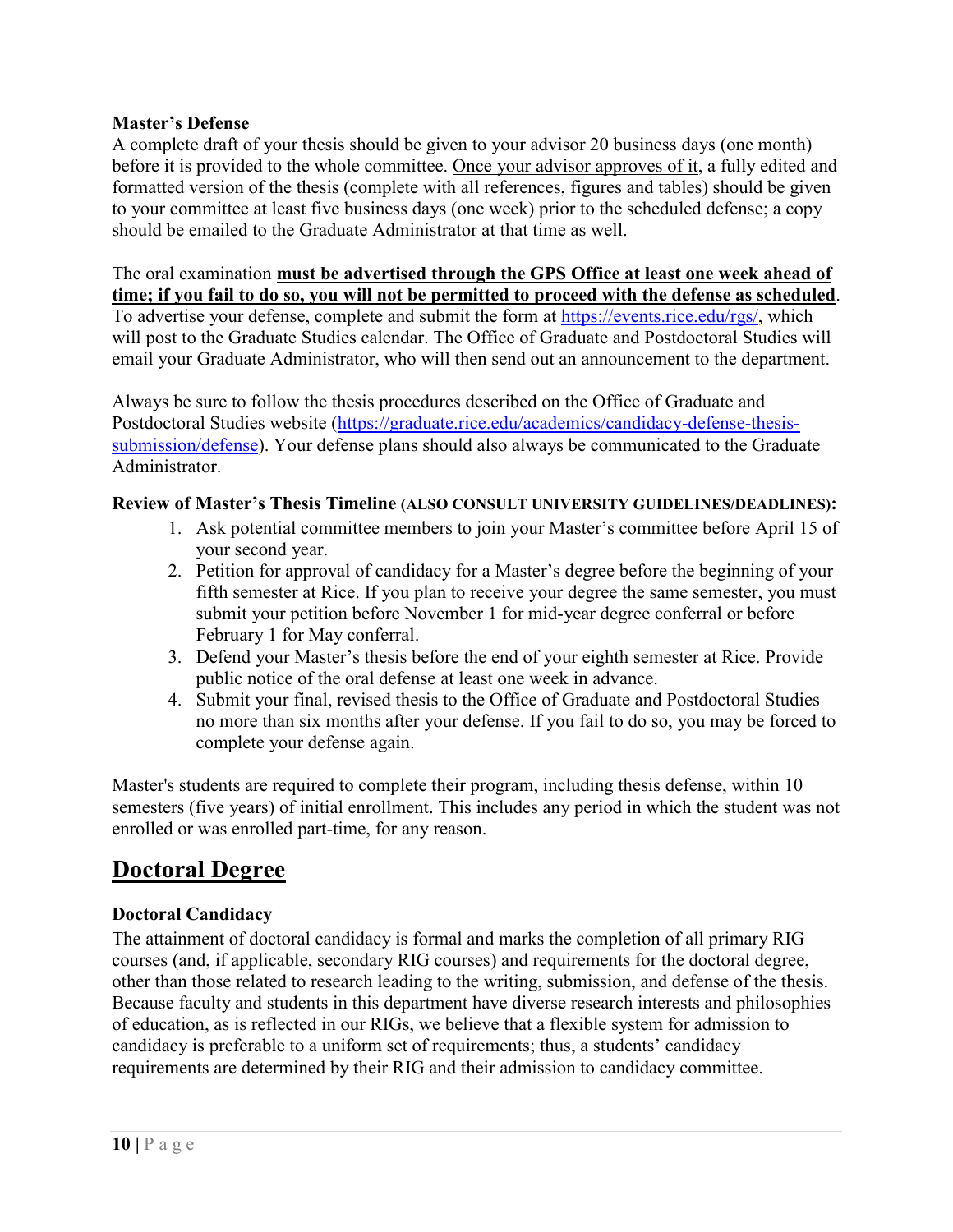As soon as you have finished your Master's thesis (or earlier if you entered Rice with a relevant Master's), you should form your admission to candidacy committee. A student's admission to candidacy committee will include the advisor; other members are often identical to those serving on the master's committee—but they do not have to be.

As soon as you have chosen your admission to candidacy committee, it should meet to decide on a set of candidacy requirements. You should initiate this process by giving each member of the candidacy committee a summary of your progress in the program. Your statement should include publications, research in progress, presentations, courses taken (with grades), dissertation plans (if not a proposal), career plans, and any other relevant information (in other words: where have you been, where are you now, and where are you going?). In addition to this being a useful developmental exercise for you, the committee will use your statement as a basis for preparing candidacy requirements. Requirements the committee might recommend might include (and are not limited to) things such as:

- 1. A completed version of the Master's thesis, in a form suitable for submission to an appropriate journal.
- 2. Research project(s) that has been written up in a form suitable for submission to an appropriate journal.
- 3. Presentations, teaching, and other communication and mentoring in relevant fora (professional conferences, seminars and workshops, brown bags and lab meetings).
- 4. Completion of additional courses, tutorials, and other reading necessary to fill in developmental gaps in skills and experiences.
- 5. A written exam covering substantive and methodological aspects relevant to doctoral training.

Please note that your formal dissertation proposal is not a prerequisite requirement for attaining doctoral candidacy, although it often is. However, depending on the requirements that have been established, the doctoral proposal may be completed following successful admission to doctoral candidacy.

Once you have completed your doctoral candidacy requirements and held a meeting with your doctoral candidacy committee, obtain a signature from each member of your committee on the "Completion of Requirements" form that can be obtained from the [Forms](https://psychology.rice.edu/forms) page on the Psychological Sciences website.

After the candidacy committee approves your admission to candidacy, you will decide on a thesis committee for your dissertation. This committee will be responsible for reviewing your dissertation and for examining you on the subject matter contained therein. The committee must comprise at least three members: the committee chair (usually your longstanding advisor), a tenure-track department faculty member, and a third "outside" member who must be a tenuretrack Rice faculty member whose primary appointment is in another department within the university.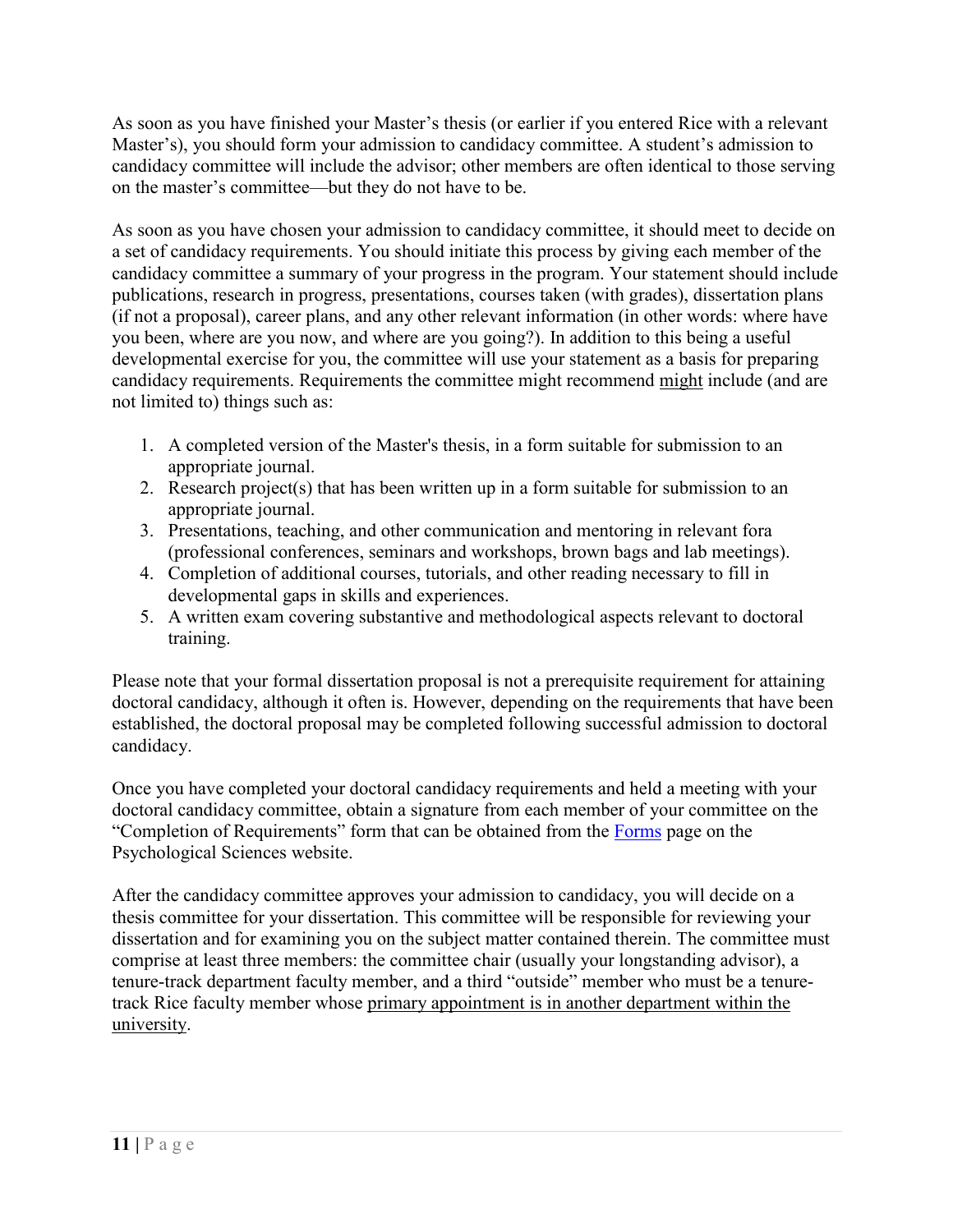#### <span id="page-12-0"></span>**Doctoral Candidacy Paperwork**

There are three required forms you must fill out in order to petition for doctoral candidacy:

- 1. Doctoral Candidacy Petition Form
- 2. Doctoral Completion of Requirements Form
- 3. RIG-Specific Course Checklist Form

These forms can be found and downloaded from the [Forms](https://psychology.rice.edu/forms) page on the Psychological Sciences website, or you can contact the Graduate Administrator to receive copies.

Present the petition form, "Completion of Requirements" form, and the RIG-specific checklist form to the department's Director of Graduate Studies or the Department Chair, who will sign the petition form. Then submit everything to your Graduate Administrator, who will sign the form, prepare a copy of your transcript, and submit the completed paperwork electronically to the Office of Graduate and Postdoctoral Studies.

#### *Again, please remember you cannot defend your dissertation until you have submitted your candidacy paperwork on time!*

#### <span id="page-12-1"></span>**Doctoral Proposal**

*Please note: Official candidacy paperwork does not need to be filed in order to go forward with your proposal. You are able to schedule your proposal before or after you have achieved doctoral candidacy.*

The doctoral dissertation represents past research training and future research promise. It is the product of a student's graduate training, intellectual interests, and research investments. It involves an original piece of research that in conceptual and empirical ways meaningfully advances psychology as a science. Typically, work on the dissertation begins informally, with a series of conversations and research activities with you and your advisor, and other graduate students and faculty within the department. Once a clear direction for the research becomes established, you will engage in writing a formal dissertation proposal that summarizes the relevant research literature and outlines in detail the incremental contribution of the proposed work, as well as the methods and analyses to be used in the research.

The nature of the research and the research approach you will be proposing should be spelled out in detail, where in addition to your research topic and the requirements of your thesis committee, you will likely provide the details of your research hypotheses and the data collection, data analysis, and power analysis that together will test them. Although there are not strict page limitations and the length of your proposal will depend on many factors, most committees will expect the proposal to be between 20 and 50 double-spaced pages. You should use APA format, allowing for any exceptions that make the paper more readable (e.g., embed figures and tables should be inserted in the text rather than at the end of the document; single-space tables if they fit the page better).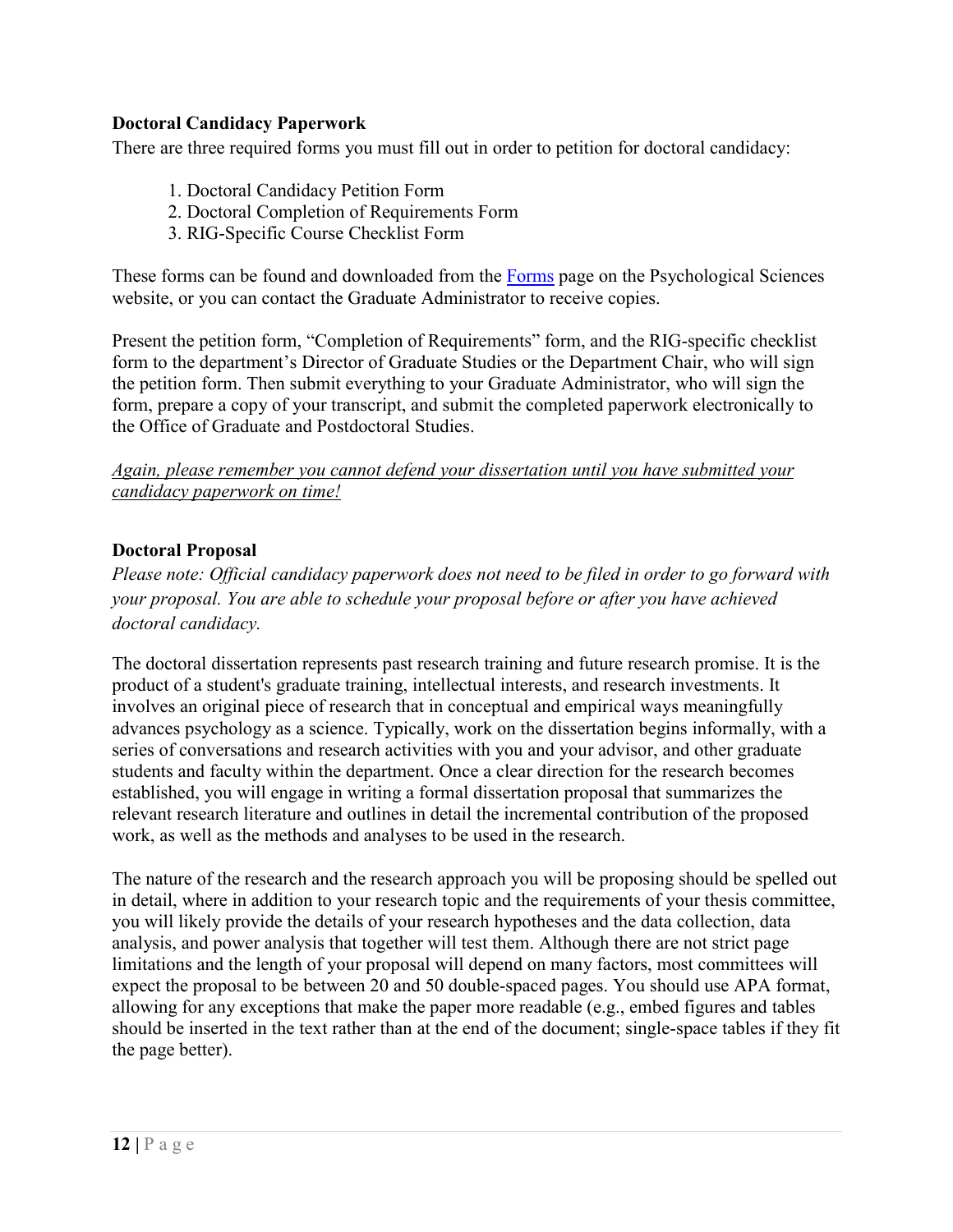Your proposal must be approved by your thesis advisor before it is distributed to the other committee members. Be sure to budget ample time for your advisor to read your proposal and provide feedback for revisions before forwarding to the committee. Students should speak with their advisor about establishing timelines even prior to writing the proposal.

Once your advisor judges that your proposal is ready to be presented to the committee, you should schedule a formal proposal meeting, providing a copy of your proposal to the committee members at least 10 business days prior to the meeting. At the proposal meeting, you have the benefit of obtaining feedback on ways to improve the proposed study. At the end of the meeting, you and the committee members should agree on the exact nature of the study, what needs to be considered, what changes might need to be provided to the committee members to obtain their review and approval, and whether another proposal meeting is required (one that would again require the revised proposal being provided to committee members 10 business days prior to the meeting).

Although committee members agree to serve after learning about the student's research plans, the proposal meeting can still lead to discussing new and fundamental differences of opinion about any aspect of the content or process of research. This is the time (not at the defense) that faculty members who, on the basis of known fundamental differences, may decide they cannot support the research and should resign from the committee. Although resignations are very rare, such resignations should be replaced by another faculty member immediately. In a similar vein, it can be helpful for the graduate student to provide research updates to the committee (by email or informal meeting) such that any disagreement during any phase of the ongoing research can be resolved in a timely fashion, where the entire committee is informed of those resolutions. Any disagreements remaining are subjected to committee vote, where majority vote prevails, but subsequent faculty appeals can be made to the Department Chair. If the Chair cannot resolve the issue through discussion with the parties involved, he or she may replace the minority member(s) through consultation with the majority and, as appropriate, the student. Dissenting member(s) are allowed to appeal the Chair's decision further by calling a special meeting of the entire department faculty that requires a quorum in attendance and is subjected to a vote, which holds. Consequences of this vote are handled by the committee, Director of Graduate Studies, the Chair, and the Office of Graduate and Postdoctoral Studies, as appropriate to the situation.

Clear dissertation proposals greatly help in leading to clear advice and decisions on them. If you ever feel that your committee's instructions are unclear or ambiguous, or that different members are making different or conflicting demands, it is **your responsibility** to obtain clarification as soon as possible. It is also your prerogative to call a committee meeting any time, if you want full assurance that the matter is resolved. Students should not accept verbal understandings or proposal changes with individual committee members (or they do so at their own risk); even when there is goodwill among committee members, memories can falter, the committee composition can change, etc.; therefore, the best procedure is to put all changes of plans in writing and supply them to your committee members.

Once your research is complete, you begin the process of writing and rewriting your dissertation. This revision process often requires several iterations before your advisor judges that the document is ready to distribute to the committee for the final dissertation defense. Please discuss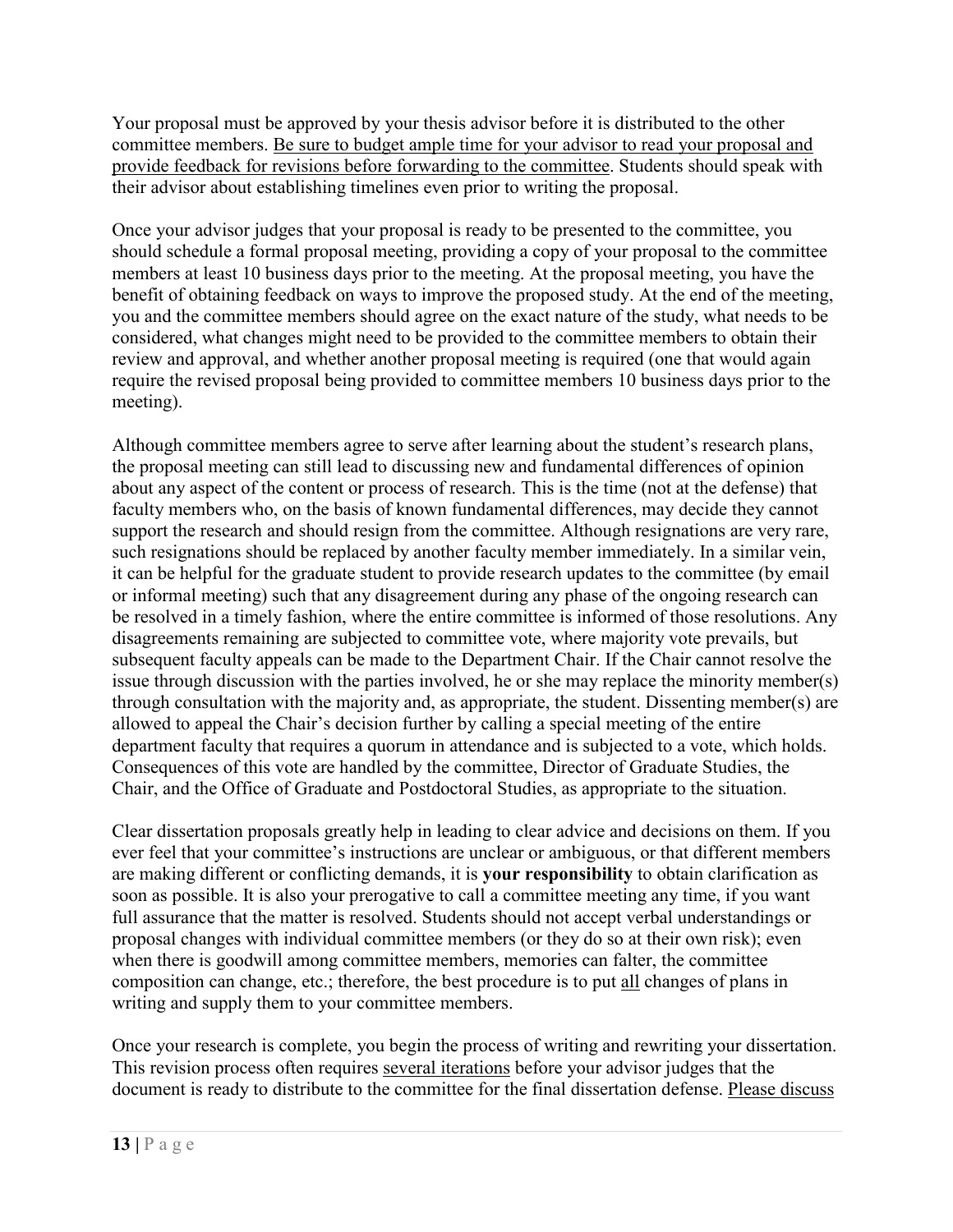with your advisor your dissertation goals and timeline, the latter of which should incorporate reasonable time for multiple iterations on your dissertation document. It is generally not acceptable to demand immediate input (or no input at all).

### <span id="page-14-0"></span>**Doctoral Defense**

A complete draft of your dissertation should be given to your advisor at least 20 business days (one month) before it is given to the full dissertation committee. Once your advisor approves of it, a fully edited and formatted version of your dissertation (complete with all references, figures, and tables) must be submitted to the committee at least 10 business days (two weeks) prior to the scheduled defense; a copy should be emailed to the Graduate Administrator at that time as well.

The oral examination **must be advertised through the GPS Office at least two weeks ahead of time; if you fail to do so, you will not be permitted to proceed with the defense as scheduled**. To advertise your defense, complete and submit the form at [https://events.rice.edu/rgs/,](https://events.rice.edu/rgs/) which will post to the Graduate Studies calendar. The Office of Graduate and Postdoctoral Studies will email your Graduate Administrator, who will then send out an announcement to the department.

Always be sure to follow the thesis procedures described on the Office of Graduate and Postdoctoral Studies website [\(https://graduate.rice.edu/academics/candidacy-defense-thesis](https://graduate.rice.edu/academics/candidacy-defense-thesis-submission/defense)[submission/defense\)](https://graduate.rice.edu/academics/candidacy-defense-thesis-submission/defense). Your defense plans should also always be communicated to the Graduate Administrator.

#### **Review of Doctoral Thesis Timeline (ALSO CONSULT UNIVERSITY GUIDELINES/DEADLINES):**

- 1. Form your admission to doctoral candidacy committee as soon as you have finished your Master's thesis.
- 2. Petition for approval of doctoral candidacy for a doctoral degree before the beginning of your ninth semester at Rice. If you plan to receive your degree the same semester, you must submit your petition before November 1 for mid-year degree conferral or before February 1 for May conferral.
- 3. Defend your dissertation before the end of your 16th semester at Rice. Provide public notice of the oral defense at least two weeks in advance.
- 4. Submit your dissertation to the Office of Graduate and Postdoctoral Studies no more than six months after your defense.

Ph.D. students are required to complete their program, including thesis defense, within 20 semesters (10 years) of initial enrollment. This includes any period in which the student was not officially enrolled or was enrolled part-time, for any reason.

# <span id="page-14-1"></span>**Academic Progress and Expectations**

## <span id="page-14-2"></span>**Expectations**

The graduate program is a full-time program that provides students with strong training in the conduct of psychological research. Students are therefore expected to spend a large portion of their graduate years actively engaged in the research process (e.g., reading the relevant literature;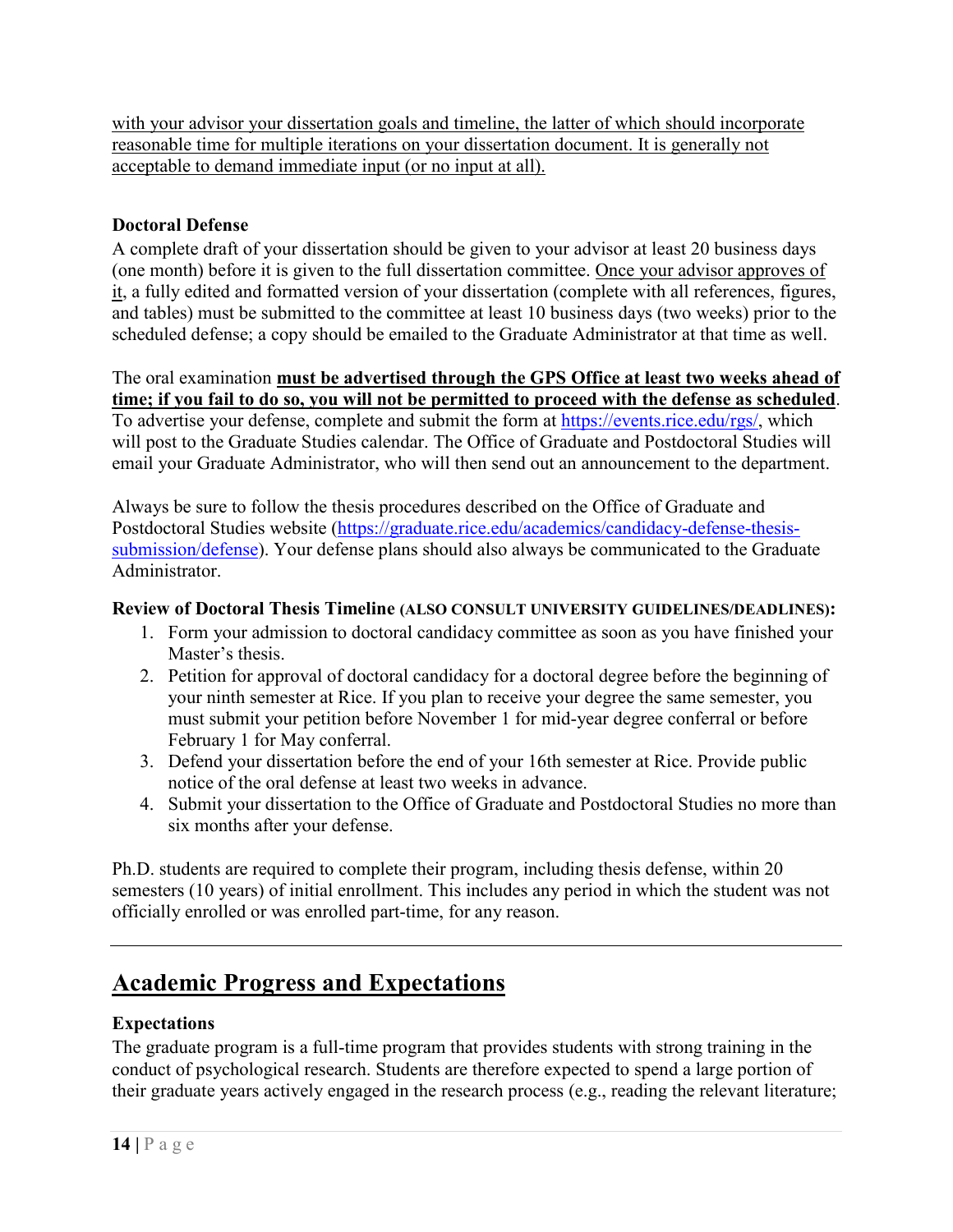collecting, analyzing, and interpreting data; writing up research projects; and working with their advisor, their lab, and other research collaborators) and in research products (publications, conference and workshop presentations), whether or not they plan to pursue a research career.

All graduate students are expected to perform at a high level in their classes and in conducting scholarly research, all throughout their time in the program. Graduate student research is a development process, where continuous progress is expected every semester. Naturally, the form of the progress will vary depending on the year of the student and the specific aspects of the research project, and department advisors and faculty provide their mentorship. In all cases, a high level of scholarly work is expected at all phases of the research.

Every graduate student's academic progress is evaluated at the end of each academic year; with mid-year reviews of both first-year and second-year students. Although both course performance and research progress are considered in these evaluations, students with a GPA falling below 3.0, either in the most recent semester or cumulatively, are considered students not in good standing (see Evaluations below).

Grades of B- reflect marginal but passing performance, and grades below B- are considered failing. Graduate students making below a B- in a required course are typically required to retake the course. However, the faculty may allow a student with a grade of  $C+$  to retake the final exam, take a tutorial with tests, or engage in other course work and research demonstrating clear mastery of the material and satisfaction of the course requirements. Normally, only one make-up opportunity will be granted by the instructor; but in rare extenuating circumstances, a graduate student may appeal in writing to the full department faculty for a second make-up opportunity.

For the university's policies on academic probation and dismissals, please refer to the General Announcements: [https://ga.rice.edu/graduate-students/academic-policies](https://ga.rice.edu/graduate-students/academic-policies-procedures/regulations-procedures-all-degrees/)[procedures/regulations-procedures-all-degrees/.](https://ga.rice.edu/graduate-students/academic-policies-procedures/regulations-procedures-all-degrees/)

## <span id="page-15-0"></span>**Evaluations**

All first-year students are reviewed after the fall and spring semesters at a departmental faculty meeting. At the end of the year for all graduate students, students receive an evaluation letter from the Director of Graduate Studies, which reflects on the discussion at the faculty meeting, particularly the evaluation from the student's advisor. First-year graduate students also receive a similar letter of evaluation after their first fall semester, receiving that letter sometime in the early spring semester after the faculty meet to discuss first-year student progress. Students who are not in good standing will also receive a letter of evaluation and progress each semester.

Students are evaluated in terms of course grades, research, and TA performance. Doctoral students are expected to do well in courses and achieve a relatively high proportion of their grades in the A range. However, simply passing all courses is not a doctoral-level performance. Research progress is assessed in a number of dimensions, including the student's ability to understand the research issues and formulate research to address these issues, carry out the research in a careful and timely manner, conduct an appropriate analysis, and write up the research in a clear, complete, and accurate manner. Naturally, the level of competence expected on each of these dimensions will increase with time in the graduate program.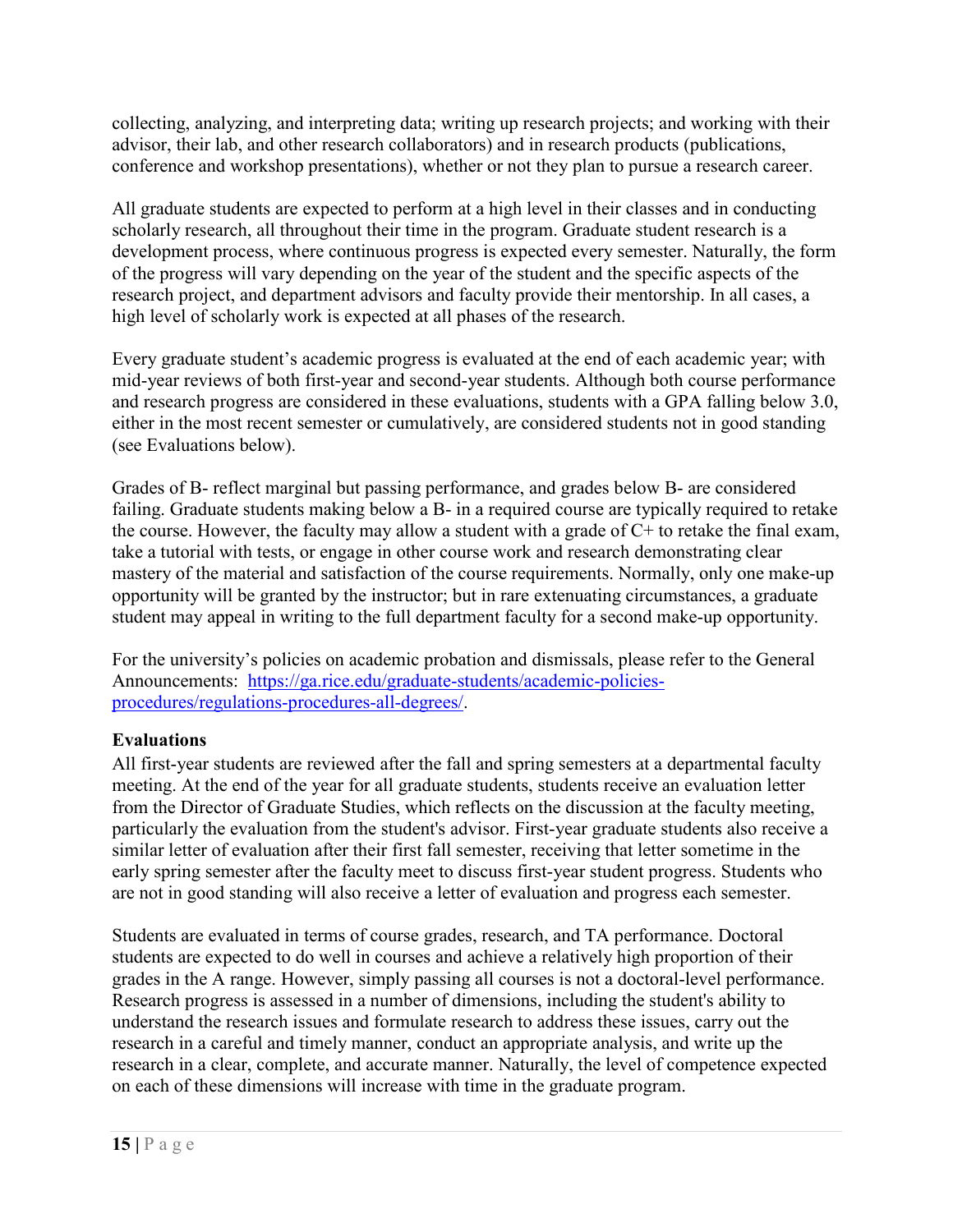If a student is not making adequate progress, a description of the areas in which progress is not adequate will be spelled out and steps required by the student to remedy the problem(s) will be contained in the written evaluation.

# <span id="page-16-0"></span>**Petitions and Appeals**

Petitions and appeals involve exceptions to academic requirements, regulations, and judgments.

## <span id="page-16-1"></span>**Academic Requirements and Regulations**

A student wishing to substitute a course for a required course must obtain the approval of his or her advisor and then his or her RIG. The RIG then recommends the substitution to the graduate director, who decides whether or not to approve the recommendation. If the course to be used as a substitute is on the same topic as the required course, then the advice of the current instructor of the required course will be sought. If the recommendation is not approved by the graduate director, the RIG can appeal the decision, first to the graduate committee and then to the whole faculty. Confirmation of the approval will be placed in the student's file and will be included in their candidacy paperwork that is submitted to the Office of Graduate and Postdoctoral Studies.

Petitions seeking exceptions to academic requirements or regulations should be submitted in writing at least 30 days before the requirement or regulation takes effect.

#### <span id="page-16-2"></span>**Academic Decisions**

Petitions regarding the reconsideration of an academic decision must be submitted in writing within 15 days from the time that the student knew or should reasonably have known of the decision being petitioned, or within 15 days after an unsuccessful effort to resolve the situation informally. Petitions should include all relevant information that may impact the decision. If a student wishes to appeal an academic decision made by an individual faculty member, he or she should present, in writing, an appeal to the standing graduate committee, who will reconsider the decision in view of the information provided in the petition and consult with the Department Chair when appropriate. This committee may choose to return the matter to the faculty member, acting as a committee of the whole, for further consideration. Appeals should include all relevant information that may impact the appeal.

Academic decisions are afforded one level of appeal. Departmental decisions, such as dismissal, are appealed to the Dean of Graduate and Postdoctoral Studies as described in the General Announcements.

# <span id="page-16-3"></span>**Student Wellbeing**

## <span id="page-16-4"></span>**Financial Support**

Most graduate students in the Psychological Sciences Department receive financial support from the program, in the form of fellowships, grant support, university support, and tuition waivers. Continuation of that support is critically dependent upon satisfactory performance, reasonable progress toward your degree, and the availability of funds. The department's policies on reduction or termination of financial support are consistent with the university's policies, which can be found in the General Announcements [\(https://ga.rice.edu/graduate-students/academic](https://ga.rice.edu/graduate-students/academic-policies-procedures/regulations-procedures-all-degrees/)[policies-procedures/regulations-procedures-all-degrees/\)](https://ga.rice.edu/graduate-students/academic-policies-procedures/regulations-procedures-all-degrees/).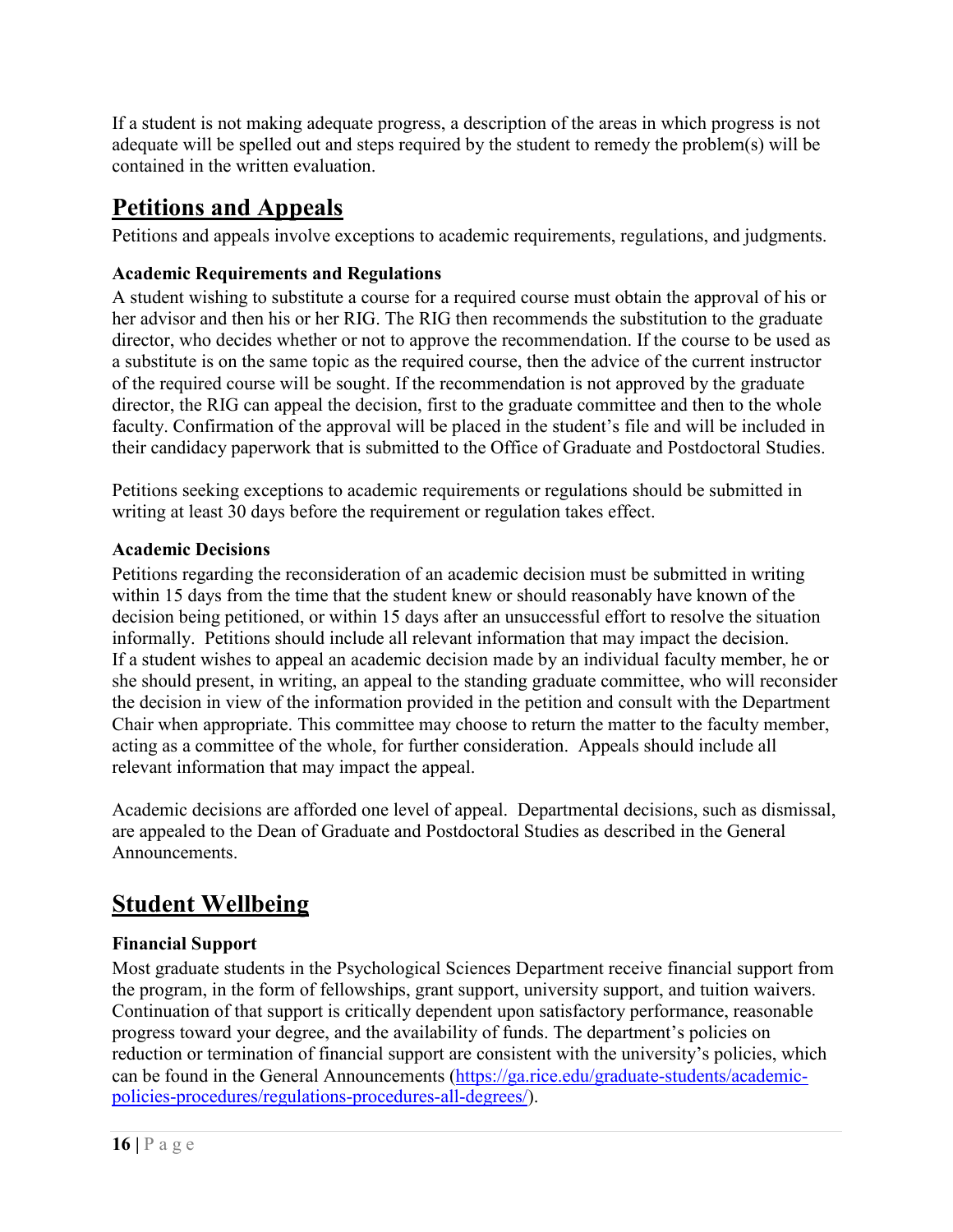#### **Graduate Travel**

The Department of Psychological Sciences will provide up to \$400 per academic year for a graduate student to travel to a conference(s) if you are first author on a poster or a paper presentation, or have some other significant involvement in the conference, such as chairing a session. If you are presenting at a conference outside of the U.S., you can request up to \$600 per year.

Complete and submit the Travel Request Form for your travel request before your travel. This form can be found on the [Forms](https://psychology.rice.edu/forms) page of the Psychological Sciences website, or you can ask your Graduate Administrator. Although the department maximum is \$400 per year (or \$600 for international trips), additional funding may be available to you – check with your advisor. These funds can be used for any travel expenses/registration and can be used for more than one trip in a fiscal year (7/1 - 6/30) up to the max of \$400/\$600 total. Attach a copy of the letter inviting your conference participation or a copy of the program showing your involvement to this request. Turn this form in to the Graduate Administrator before your travel begins.

You will need to submit your travel receipts for reimbursement through the iO system as soon as you return from your trip. The department cannot reimburse any expenses prior to the completion of your travel, including hotel deposits or conference registrations. If advance expenses cause a problem, reach out to the Graduate Administrator to see if there are any options.

#### <span id="page-17-0"></span>**Mentorship**

The department provides strong sources of mentoring, both from faculty and students, both formal and informal. Your mentors will help you as you adjust to graduate student life, in both the academic and the non-academic arenas. The department as a whole is very welcoming, and you can always go to your advisor or the department staff when you need advice or assistance.

## <span id="page-17-1"></span>**Title IX**

Rice encourages any student who has experienced an incident of sexual, relationship, or other interpersonal violence, harassment, or gender discrimination to seek support. There are many options available both on and off campus for all graduate students, regardless of whether the perpetrator was a fellow student, a staff or faculty member, or someone not affiliated with the university.

Students should be aware when seeking support on campus that most employees are required by Title IX to disclose all incidents of non-consensual interpersonal behaviors to Title IX professionals on campus who can act to support that student and meet their needs. The therapists at the Rice Counseling Center and the doctors at Student Health Services are confidential, meaning that Rice will not be informed about the incident if a student discloses to one of these Rice staff members. Rice prioritizes student privacy and safety, and only shares disclosed information on a need-to-know basis.

If you are in need of assistance or simply would like to talk to someone, please call Rice Wellbeing and Counseling Center, which includes Title IX Support, at x3311 (713-348-3311).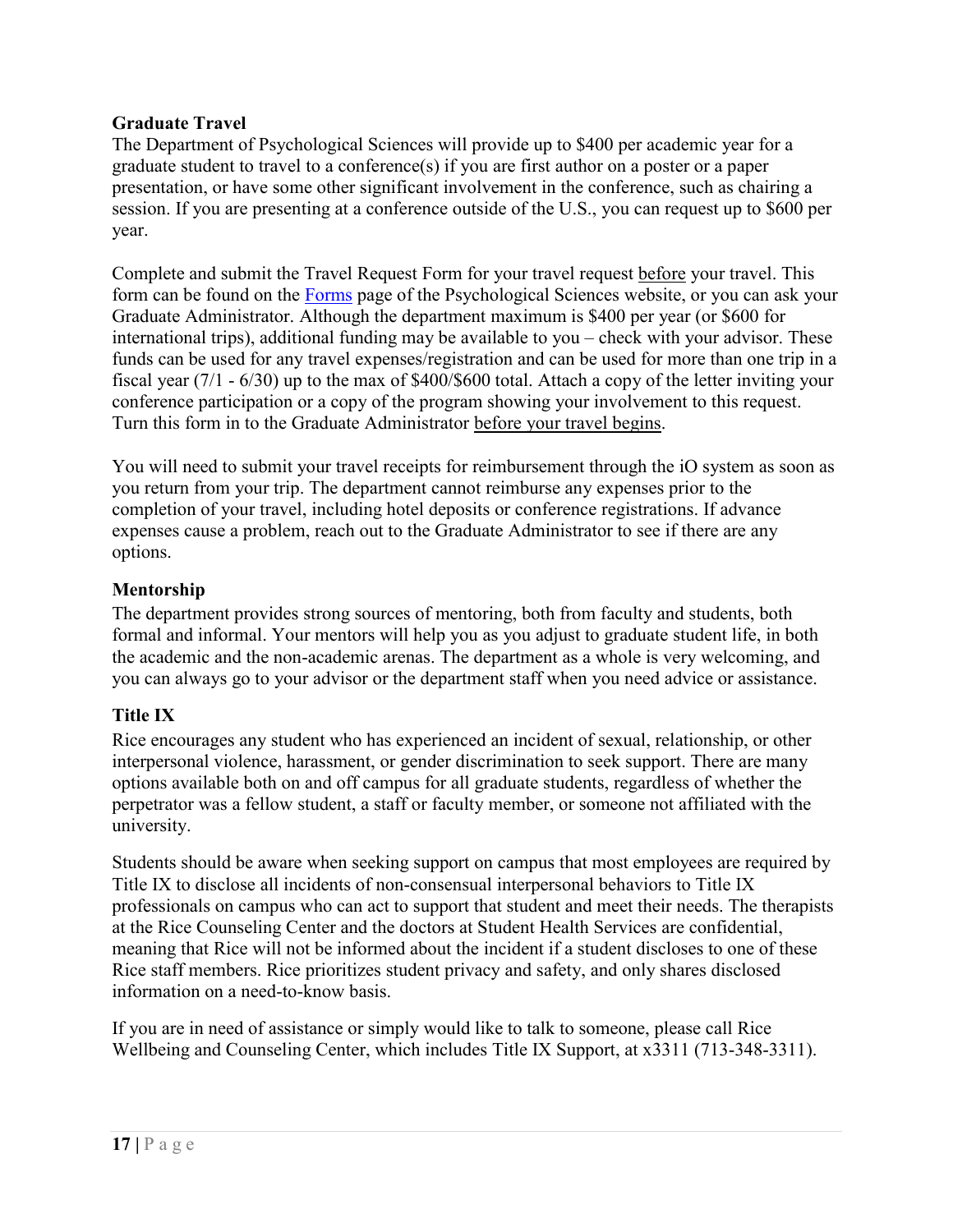Policies, including Sexual Misconduct Policy and Student Code of Conduct, and more information regarding Title IX can be found at [https://safe.rice.edu.](https://safe.rice.edu/)

# <span id="page-18-0"></span>**Grievances and Problem Resolution**

The Department of Psychological Sciences takes grievances and problems seriously as soon as they are raised, and it handles them through the appropriate channels and policies that reflect expertise and experience in handling them appropriately.

In addition to being in agreement with the regulations stated in this Doctoral Graduate Student Handbook, students must also be in agreement with the university's General Announcements and the Code of Conduct. If there ever is conflicting information or conflicting implications given the grievance or problem at hand, university-wide regulations always take precedence over department-wide regulations, and department-wide regulations take precedence over RIG and research group-wide regulations.

Whenever in doubt, students should seek help first at the department level (Graduate Administrator, Director of Graduate Studies, advisor, and/or Department Chair) and then at the central administration level (Office of Graduate and Postdoctoral Studies).

It is always helpful to be informed of the university's policies on grievances and problem resolution, before any grievances and problems arise. Therefore, please refer to the General Announcements: [https://ga.rice.edu/graduate-students/rights-responsibilities/dispute-resolution/.](https://ga.rice.edu/graduate-students/rights-responsibilities/dispute-resolution/)

The Department of Psychological Sciences is resolutely committed to an environment that promotes deep intellectual engagement and high research productivity, as supported by strong mentorship, teamwork, and collegiality. Ultimately, the department—faculty, staff, graduate students, and alumni—seek to strongly support and celebrate the academic and professional successes of its graduate students.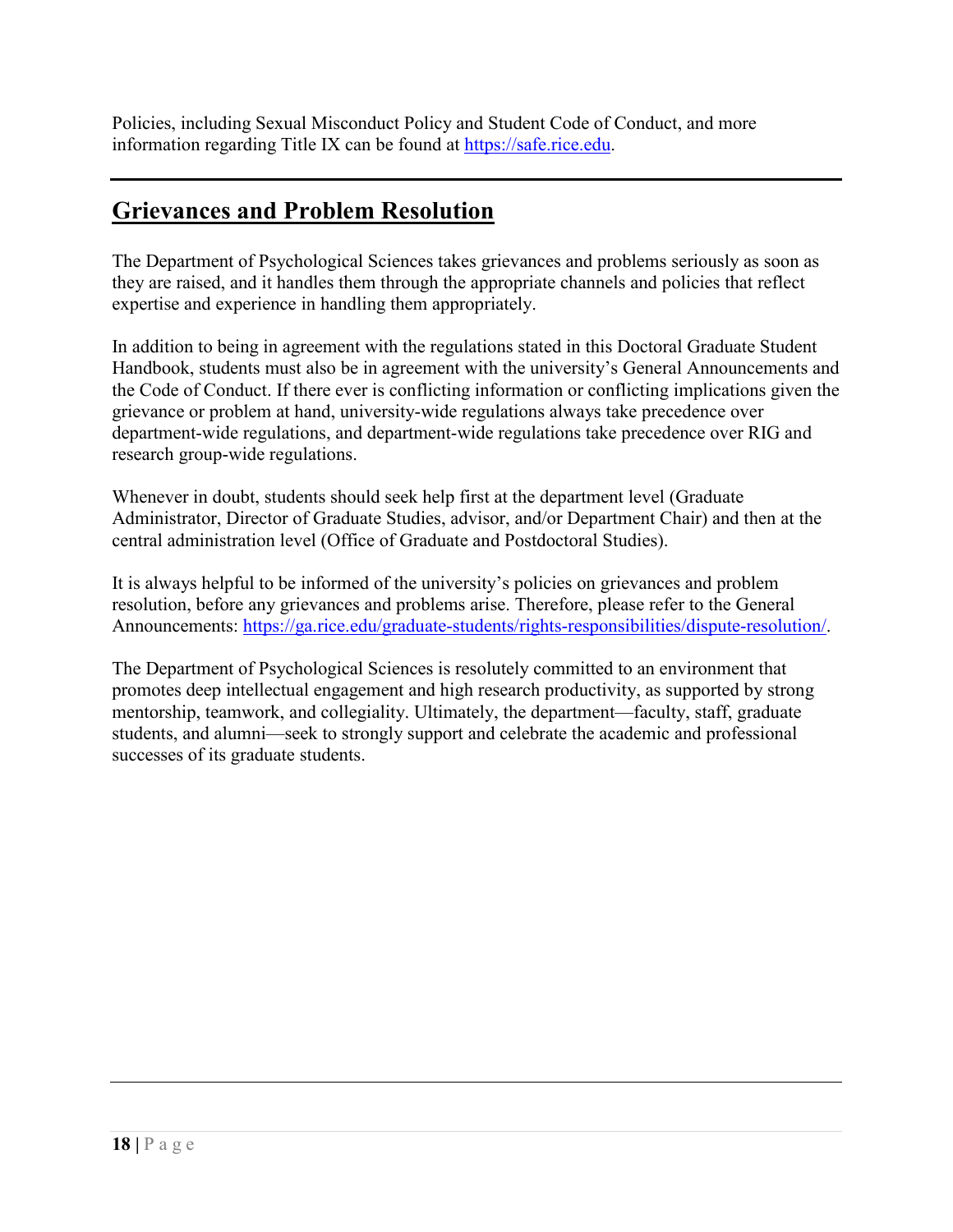# <span id="page-19-0"></span>**Appendix**

# **Course Requirements by RIG**

#### **Cognitive & Affective Neuroscience**

#### **Master's Course Requirements**

Note: Students choose either the *Cognitive Track* or the *Affective/Health Track*

#### **Core Courses (all required)**

- 1. PSYC 502 Advanced Psychological Statistics I
- 2. PSYC 503 Advanced Psychological Statistics II
- 3. PSYC 520 Foundations of Cognitive Psychology

#### **Weekly Research Seminar (choose based on track)**

- 1. PSYC 529 Weekly Cognitive Research Seminar every semester
- 2. PSYC 532 Weekly Health Research Seminar every semester

#### **Neuroscience Core Courses (2 required)**

- 1. PSYC 575/NEUR 501 Advanced Cognitive Neuroscience: Attention and Perception
- 2. PSYC 576/NEUR 502 Advanced Cognitive Neuroscience: Higher Cognitive Functions
- 3. PSYC 586 Social and Affective Neuroscience
- 4. PSYC 587 Functional Human Neuroanatomy

#### *Cognitive Track* **Core Courses (1 required)**

- 1. PSYC 524 Memory
- 2. PSYC 525 Psycholinguistics
- 3. PSYC 527 Reasoning, Decision Making, Problem Solving
- 4. PSYC 581 Vision Science

#### *Affective/Health Track* **Core Courses (1 required)**

- 1. PSYC 546 Psychoneuroimmunology
- 2. PSYC 547 Foundations of Health Psychology
- 3. PSYC 550 Foundations of Social Psychology

#### **The following are required before you can defend your Master's thesis:**

- 1. All three Core Courses
- 2. Weekly research seminar
- 3. One course from Neuroscience Core Courses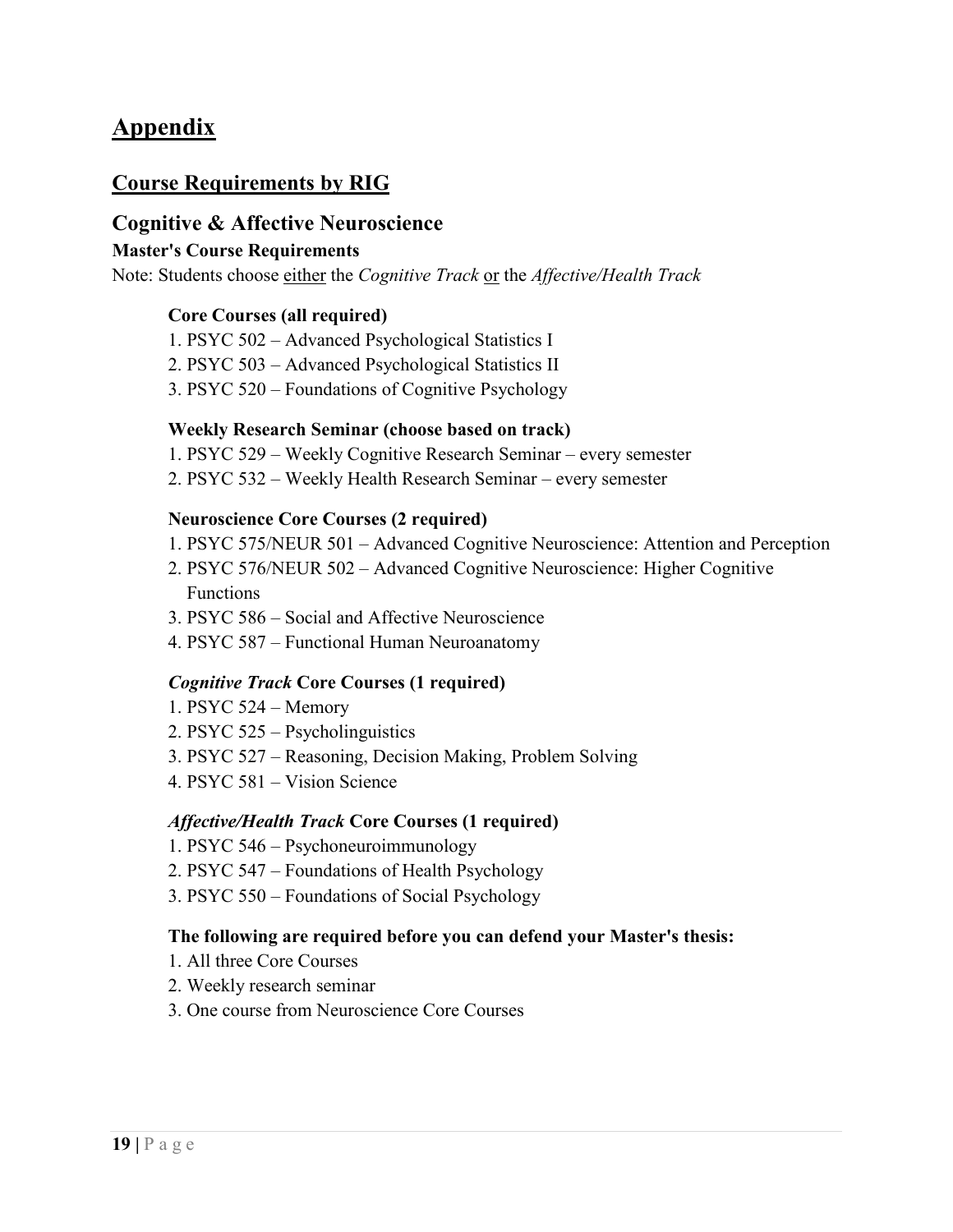#### **Doctoral Course Requirements**

Note: Students choose either the *Cognitive Track* or the *Affective/Health Track*

#### **Core Courses (all required)**

- 1. PSYC 502 Advanced Psychological Statistics I
- 2. PSYC 503 Advanced Psychological Statistics II
- 3. PSYC 520 Foundations of Cognitive Psychology
- 4. PSYC 587 Functional Human Neuroanatomy
- 5. PSYC 660 Professional Issues

#### **Weekly Research Seminar (choose based on track)**

1. PSYC 529 – Weekly Cognitive Research Seminar – every semester

2. PSYC 532 – Weekly Health Research Seminar – every semester

#### **Neuroscience Core Courses (2 required)**

1. PSYC 575/NEUR 501 – Advanced Cognitive Neuroscience: Attention and Perception 2. PSYC 576/NEUR 502 – Advanced Cognitive Neuroscience: Higher Cognitive Functions

3. PSYC 586 – Social and Affective Neuroscience

#### *Cognitive Track* **Core Courses (2 required)**

- 1. PSYC 524 Memory
- 2. PSYC 525 Psycholinguistics
- 3. PSYC 527 Reasoning, Decision Making, Problem Solving
- 4. PSYC 581 Vision Science

#### *Affective/Health Track* **Core Courses (all required)**

- 1. PSYC 546 Psychoneuroimmunology
- 2. PSYC 547 Foundations of Health Psychology
- 3. PSYC 550 Foundations of Social Psychology

#### **Electives (2 required)**

- 1. PSYC 511 History and Systems of Psychology
- 2. PSYC 522 Information Processing and Attention
- 3. PSYC 524 Memory
- 4. PSYC 525 Psycholinguistics
- 5. PSYC 527 Reasoning, Decision Making, Problem Solving
- 6. PSYC 543 Computational Modeling of Cognitive Processes
- 7. PSYC 546 Psychoneuroimmunology
- 8. PSYC 547 Foundations of Health Psychology
- 9. PSYC 550 Foundations of Social Psychology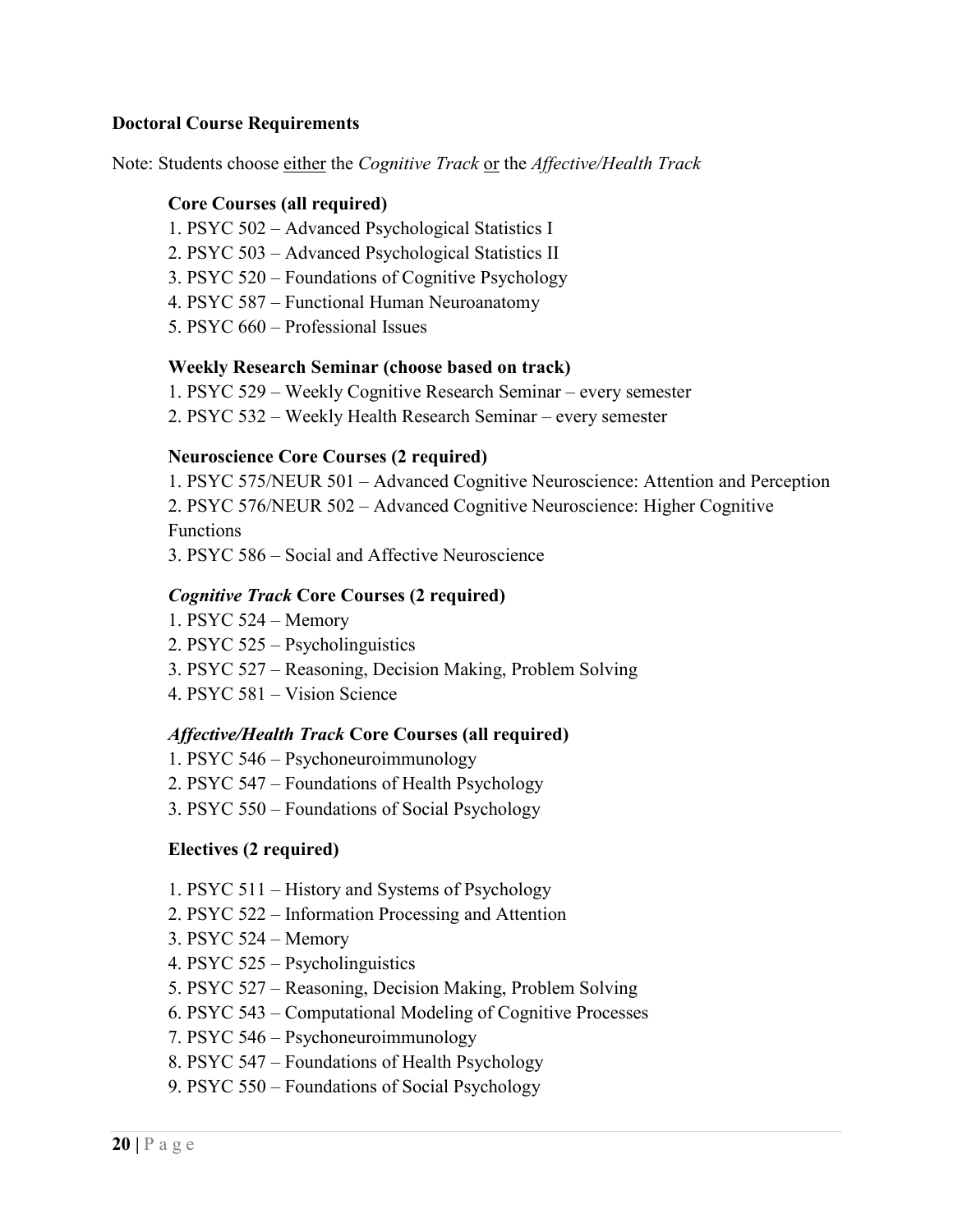- 10. PSYC 574/NEUR 508 Introduction to Cognitive Neuroscience
- 11. PSYC 575/NEUR 501 Advanced Cognitive Neuroscience: Attention & Perception
- 12. PSYC 576/NEUR 502 Advanced Cognitive Neuroscience: Higher Cognitive Functions
- 13. PSYC 586 Social & Affective Neuroscience
- 14. PSYC 578 Methods and Theory in Cognitive Neuroscience
- 15. PSYC 580 Developmental Cognitive Neuroscience
- 16. PSYC 581 Vision Science
- 17. PSYC 590 Advanced Topics in Neuroscience (may be taken once)
- 18. PSYC 620 Topics in Cognitive Psychology (may be taken once)
- 19. PSYC 621 Topics in Memory (may be taken once)
- 20. PSYC 622 Topics in Psycholinguistics (may be taken once)
- 21. PSYC 665 Seminar in Genes and Cognition
- 22. PSYC 681 Perceptual Organization
- 23. NEUR 430 Fundamentals of Human Neuroimaging
- 24. NEUR 505 Optical Imaging
- 25. BIOE 592 Sensory Neuroengineering
- 26. BIOE 685 Fundamentals of Medical Imaging

## **Health Psychology & Behavioral Medicine Research Master's Course Requirements**

## **Core Courses (all required)**

- 1. PSYC 502 Advanced Psychological Statistics I
- 2. PSYC 503 Advanced Psychological Statistics II
- 3. PSYC 520 Foundations of Cognitive Psychology
- 4. PSYC 546 Psychoneuroimmunology **OR**

PSYC 586 – Social & Affective Neuroscience

- 5. PSYC 547 Foundations of Health Psychology
- 6. PSYC 550 Foundations of Social Psychology
- 7. PSYC 660 Professional Issues

## **Weekly Research Seminar**

1. PSYC 532 – Weekly Health Research Seminar – every semester

## **Doctoral Course Requirements**

#### **Core Courses (all required)**

- 1. PSYC 502 Advanced Psychological Statistics I
- 2. PSYC 503 Advanced Psychological Statistics II
- 3. PSYC 520 Foundations of Cognitive Psychology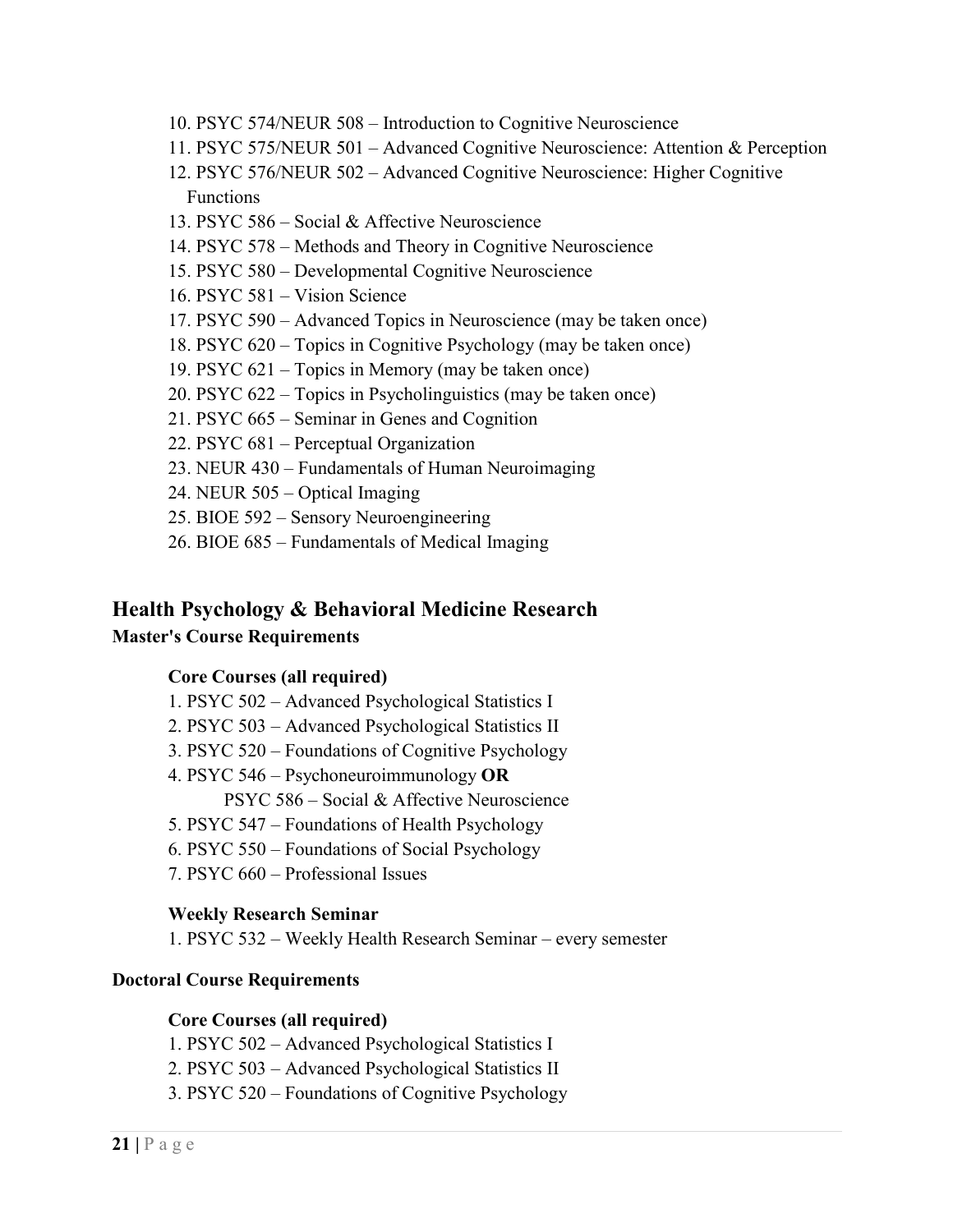- 4. PSYC 546 Psychoneuroimmunology
- 5. PSYC 547 Foundations of Health Psychology
- 6. PSYC 549 Psychopathology, Development, and Aging
- 6. PSYC 550 Foundations of Social Psychology
- 7. PSYC 586 Social & Affective Neuroscience
- 8. PSYC 660 Professional Issues

#### **Weekly Research Seminar**

1. PSYC 532 – Weekly Health Research Seminar – every semester

#### **Statistical Courses (choose 1)**

- 1. PSYC 507 Research Methods
- 2. PSYC 601 Multivariate Statistics
- 3. PSYC 602 Psychometrics

#### **Elective Courses (choose 3)**

- 1. PSYC 511 History and Systems of Psychology
- 2. PSYC 546 Psychoneuroimmunology
- 3. PSYC 586 Social & Affective Neuroscience
- 4. PSYC 630 Advanced Topics in I-O Psychology
- 5. PSYC 631 Foundations of Individual Differences
- 6. PSYC 636 Organizational Psychology
- 7. PSYC 651 Topics in Social Psychology

#### **Human-Computer Interaction & Human Factors**

#### **Master's Course Requirements**

#### **Core Courses (all required)**

- 1. PSYC 502 Advanced Psychological Statistics I
- 2. PSYC 503 Advanced Psychological Statistics II
- 3. PSYC 520 Foundations of Cognitive Psychology
- 4. PSYC 540 Foundations of Human Factors/Engineering Psychology
- 5. PSYC 541 Human-Computer Interaction
- 6. PSYC 609 Methods in Human-Computer Interaction

#### **Weekly Research Seminar**

1. PSYC 531 – Weekly HCIHF Research Seminar – every semester

#### **Course Requirements for Provisional Admission to Master's Candidacy:**

- 1. PSYC 502 and PSYC 503
- 2. Two of the additional core courses listed above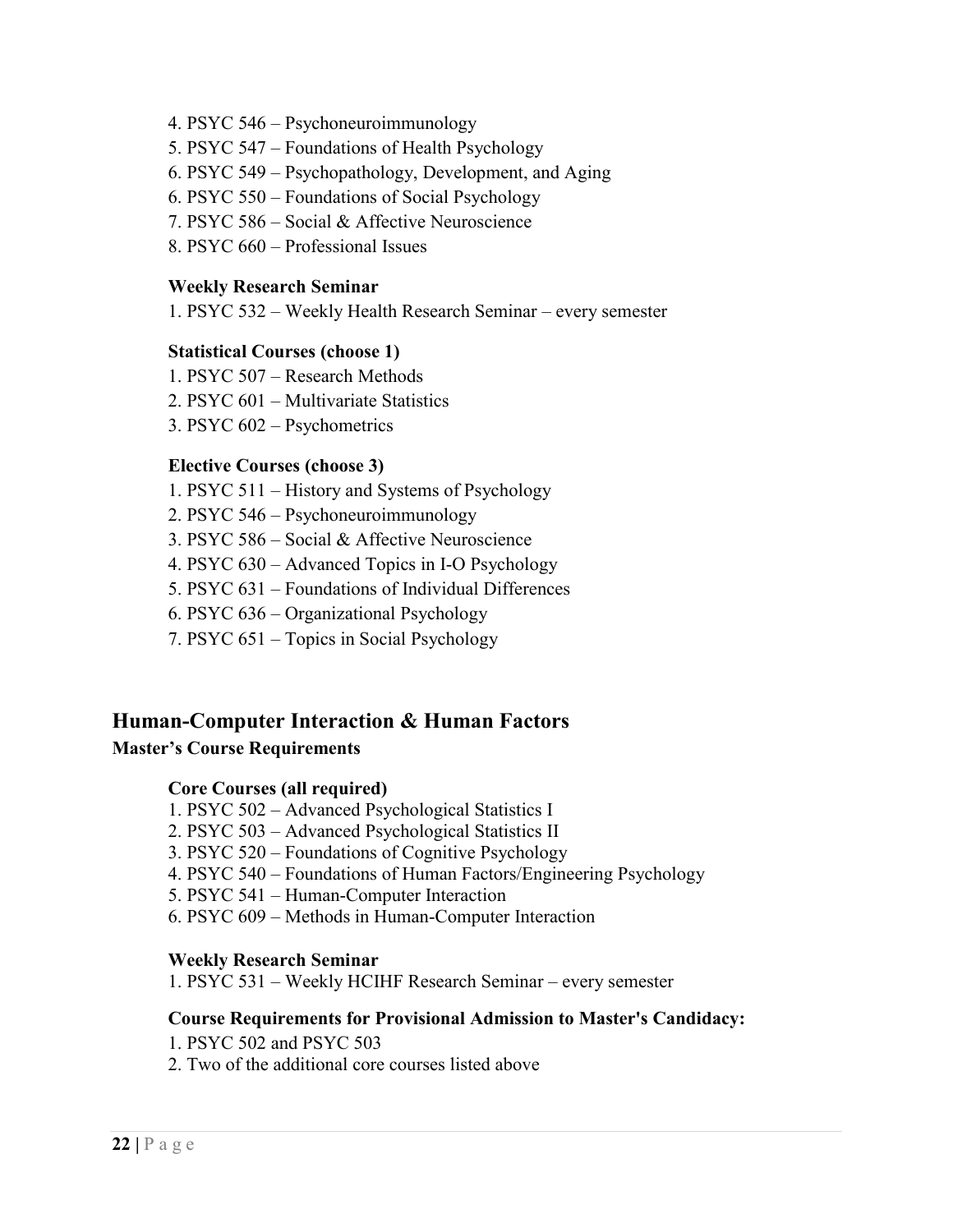#### **Doctoral Course Requirements**

#### **Core Courses (all required)**

- 1. PSYC 502 Advanced Psychological Statistics I
- 2. PSYC 503 Advanced Psychological Statistics II
- 3. PSYC 520 Foundations of Cognitive Psychology
- 4. PSYC 540 Foundations of Human Factors/Engineering Psychology
- 5. PSYC 541 Human-Computer Interaction
- 6. PSYC 609 Methods in Human-Computer Interaction
- 7. PSYC 660 Professional Issues

#### **Weekly Research Seminar**

1. PSYC 531 – Weekly HCIHF Research Seminar – every semester

#### **Five of the following courses**

- 1. PSYC 504 Computer Applications in Psychology
- 2. PSYC 522 Information Processing and Attention
- 3. PSYC 524 Memory
- 4. PSYC 525 Psycholinguistics
- 5. PSYC 527 Reasoning, Decision Making, Problem Solving
- 6. PSYC 530 Foundations of I-O Psychology
- 7. PSYC 535 Human Factors/Ergonomics
- 8. PSYC 543 Computational Modeling of Cognitive Processes
- 9. PSYC 581 Vision Science
- 10. PSYC 601 Multivariate Statistics
- 11. PSYC 602 Psychometrics
- 12. PSYC 630 Advanced Topics in I-O Psychology
- 13. PSYC 634 Personnel Psychology
- 14. PSYC 640 Topics in Human-Computer Interaction
- 15. PSYC 662 Non-Traditional Interfaces
- 16. PSYC 663 Medical Human Factors
- 17. PSYC 664 Usability Assessment

## **Industrial-Organizational Psychology**

#### **Master's Course Requirements**

#### **Core Courses (all required)**

- 1. PSYC 502 Advanced Psychological Statistics I
- 2. PSYC 503 Advanced Psychological Statistics II
- 3. PSYC 530 Foundations of I-O Psychology
- 4. PSYC 634 Personnel Psychology
- 5. PSYC 636 Organizational Psychology

#### **Weekly Research Seminar**

1. PSYC 533 – Weekly I-O Research Seminar – every semester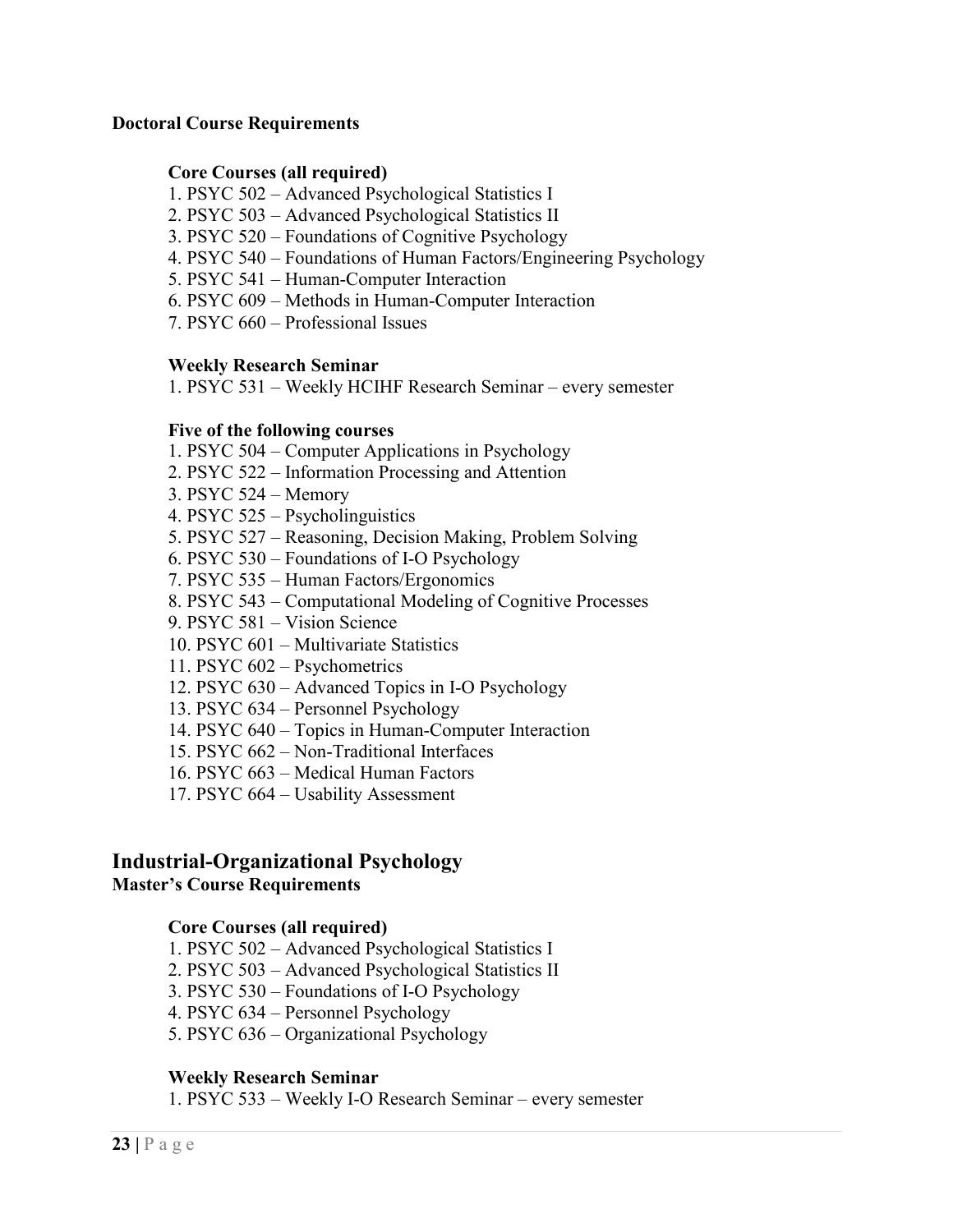#### **Additional Courses (choose 1)**

1. PSYC 507 – Research Methods

- 2. PSYC 602 Psychometrics
- 3. Other approved methodology course

#### **Doctoral Course Requirements**

#### **Core Courses (all required)**

- 1. PSYC 502 Advanced Psychological Statistics I
- 2. PSYC 503 Advanced Psychological Statistics II
- 3. PSYC 530 Foundations of I-O Psychology
- 4. PSYC 634 Personnel Psychology
- 5. PSYC 636 Organizational Psychology
- 6. PSYC 660 Professional Issues

#### **Weekly Research Seminar**

1. PSYC 533 – Weekly I-O Research Seminar – every semester

#### **Three of the following courses**

- 1. PSYC 511 History and Systems of Psychology
- 2. PSYC 520 Foundations of Cognitive Psychology
- 3. PSYC 540 Foundations of Engineering Psychology
- 4. PSYC 550 Foundations of Social Psychology
- 5. PSYC 631 Foundations of Individual Differences

#### **Two of the following courses**

- 1. PSYC 507 Research Methods
- 2. PSYC 601 Multivariate Statistics
- 3. PSYC 602 Psychometrics
- 4. Other approved methodology course

#### **Three additional courses for breadth and depth**

 To be selected according to students' individual interests from the set of special topics courses taught by I-O faculty and other advanced courses taught by other Psychological Sciences faculty.

# **Psychometrics & Quantitative Psychology**

#### **Q: Who is the target audience for this Major Concentration?**

A: ALL Psychological Sciences Ph.D. students.

Graduate students who are currently involved in any of the RIGs within the department have the opportunity to add a secondary major concentration in Psychometrics & Quantitative Psychology. Students in this RIG obtain specialized skills related to the substantive